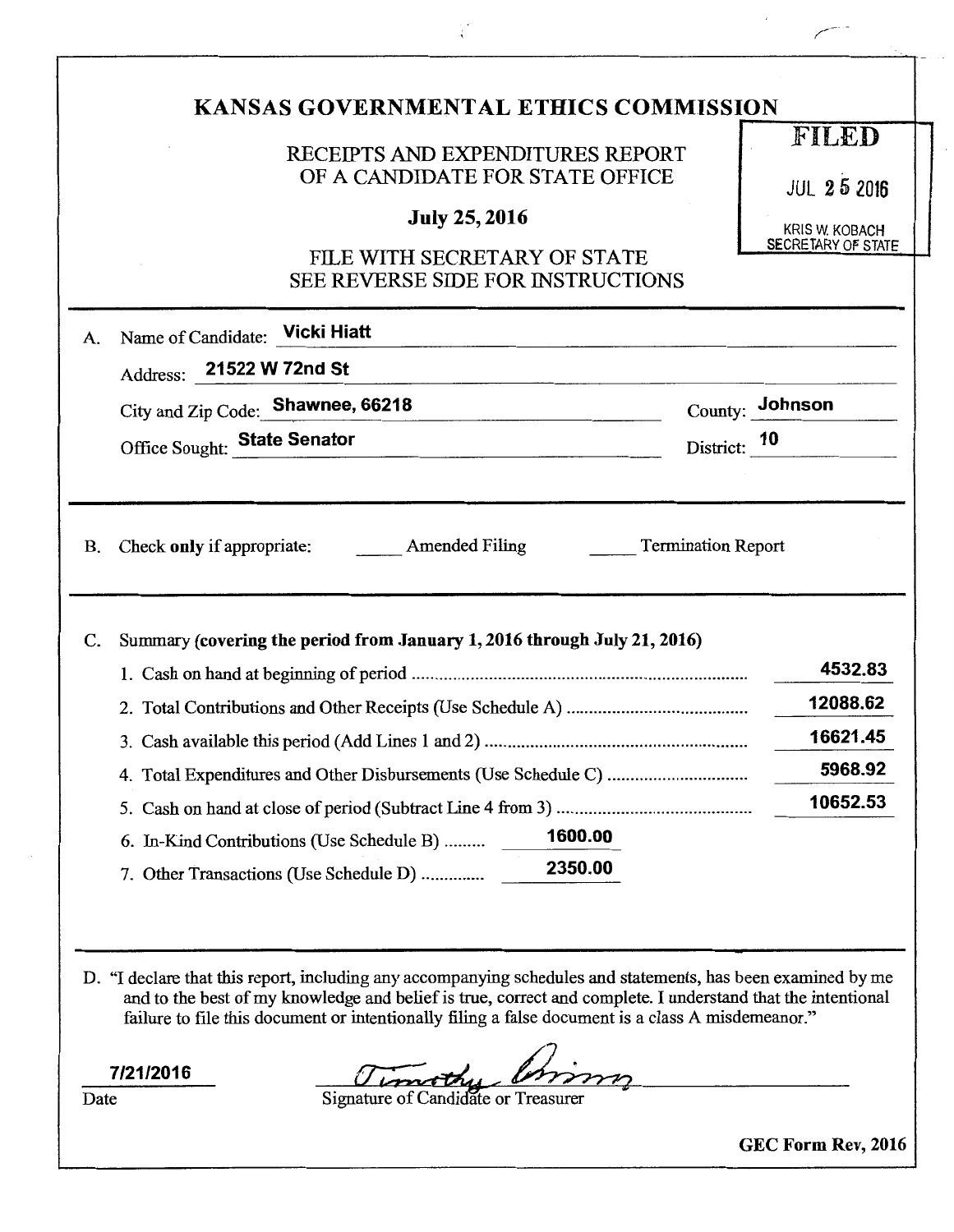Vicki Hiatt

(Name of Candidate)

|          | <b>Name and Address</b>                                                              | Occupation & Industry of<br><b>Individual Giving More</b> |      | <b>Appropriate Box</b> | <b>Check</b> |                  | <b>Amount</b> of<br>Cash, Check, |
|----------|--------------------------------------------------------------------------------------|-----------------------------------------------------------|------|------------------------|--------------|------------------|----------------------------------|
| Date     | of Contributor                                                                       | <b>Than \$150</b>                                         | Cash | <b>Check</b>           | Loan         | E funds<br>Other | <b>Loan or Other</b><br>Receipt  |
| 01/02/16 | Sarah Parish<br>5844 Maston<br>Merriam, KS 66203                                     | n                                                         |      |                        |              |                  | \$10.00                          |
| 01/07/16 | Clyde & Wood Law Offices<br>11225 College Blvd. Suite 110<br>Overland Park, KS 66210 | H.                                                        |      |                        |              |                  | \$50.00                          |
| 01/07/16 | Roberta Eveslage<br>8513 Bridledale St<br>Lenexa, KS 66220                           | Retired<br>H                                              |      |                        |              |                  | \$500.00                         |
| 01/09/16 | <b>Vicki Hiatt</b><br>21522 W 72nd St<br>Shawnee, KS 66218                           | Ш                                                         |      |                        |              |                  | \$25.00                          |
| 01/11/16 | <b>Margaret Shimmels</b><br>10139 S Shadow Cir<br>Olathe, KS 66061                   | u                                                         |      |                        |              | √                | \$50.00                          |
| 01/13/16 | <b>Ricki Schmutz</b><br>9603 Nieman Place<br>Overland Park, KS 66214                 | H                                                         |      |                        |              |                  | \$20.00                          |
| 01/13/16 | <b>Cindy Williams</b><br>2610 Maverick Ln<br>Lawrence, KS 66046                      | ÷                                                         |      |                        |              |                  | \$20.00                          |
| 01/13/16 | Denise Brashley<br>PO Box 860922<br>Shawnee, KS 66286                                | ш                                                         |      |                        |              |                  | \$20.00                          |
| 01/14/16 | <b>Kris Vince</b><br>21810 W 62nd St<br>Shawnee KS, 66218                            | B                                                         |      |                        |              |                  | \$50.00                          |
| 01/16/16 | <b>Stephen Phillips</b><br>2193 Osage Rd<br>Perry, KS 66073                          | $\pm$                                                     |      |                        |              | √                | \$15.00                          |
| 01/17/16 | Paul Osgood<br>9965 Edelweiss Cir<br>Merriam, KS 66203                               | 員                                                         |      |                        |              |                  | \$100.00                         |
|          | <b>Subtotal This Page</b>                                                            |                                                           |      |                        |              |                  | \$860.00                         |

 $Page \nightharpoonup of \nightharpoonup 2$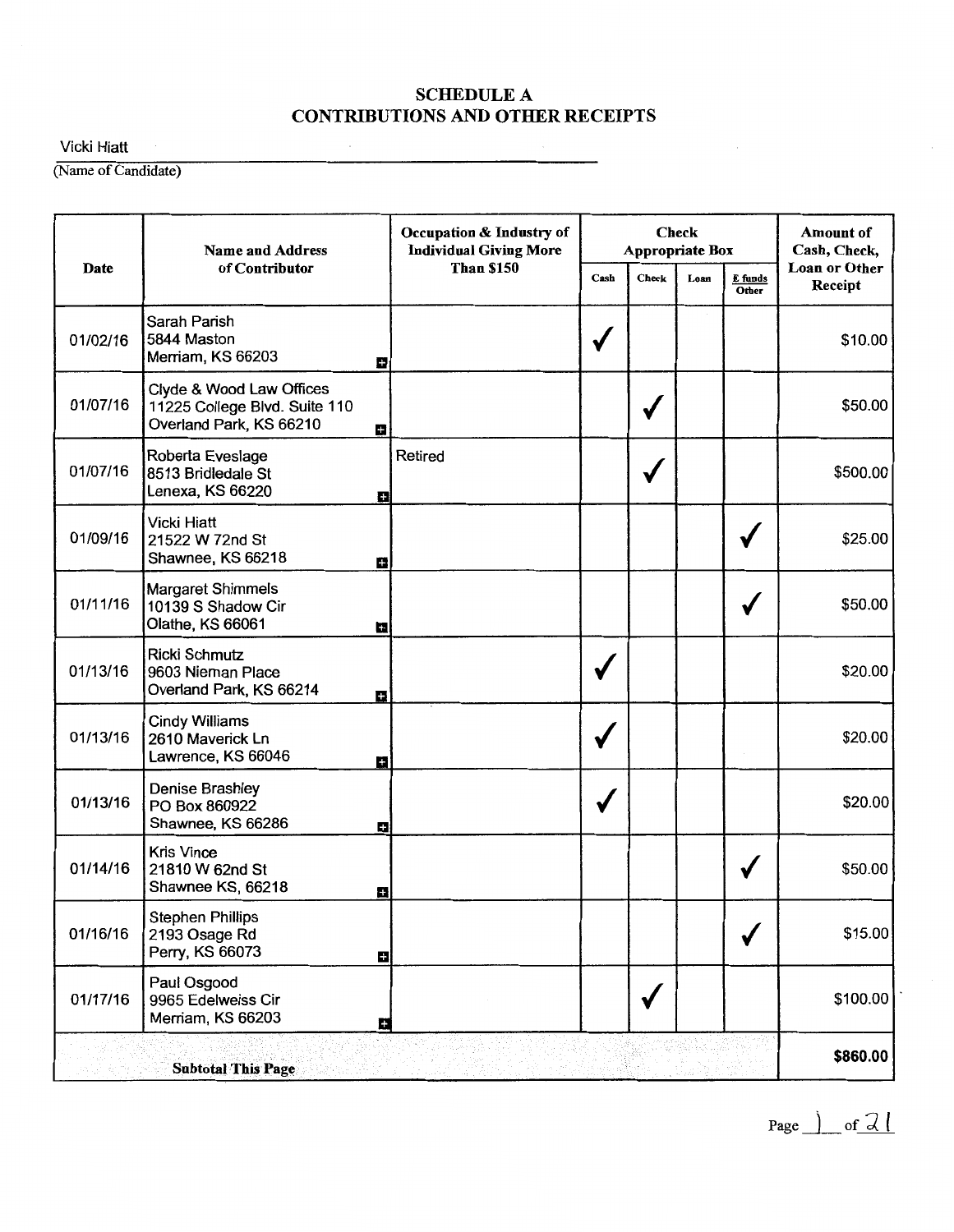Vicki Hiatt

(Name of Candidate)

|          | <b>Name and Address</b>                                                 | Occupation & Industry of<br><b>Individual Giving More</b> |      |              | <b>Check</b><br>Appropriate Box |                  |                          |  |  |
|----------|-------------------------------------------------------------------------|-----------------------------------------------------------|------|--------------|---------------------------------|------------------|--------------------------|--|--|
| Date     | of Contributor                                                          | <b>Than \$150</b>                                         | Cash | <b>Check</b> | Loan                            | E funds<br>Other | Loan or Other<br>Receipt |  |  |
| 01/24/16 | <b>Chris Grenz</b><br>22302 W 57th St<br>Shawnee, KS 66226<br>ĸ         |                                                           |      |              |                                 |                  | \$50.00                  |  |  |
| 01/25/16 | R.F. McGowan<br>4805 W 81st St<br>Prairie Village, KS 66208<br>÷        |                                                           |      |              |                                 |                  | \$25.00                  |  |  |
| 01/27/16 | <b>Faye Davis</b><br>340 Kaw Ln<br>Lake Quivira, KS 66217<br>Ð          |                                                           |      |              |                                 |                  | \$75.00                  |  |  |
| 02/01/16 | <b>Suzanne Allen</b><br>6511 Seneca Rd.<br>Mission Hills, KS 66208<br>Ð | <b>Civic Volunteer</b>                                    |      |              |                                 |                  | \$500.00                 |  |  |
| 02/02/16 | <b>Gary Stith</b><br>2517 Meadowood Dr<br>Manhattan, KS 66502<br>÷      |                                                           |      |              |                                 |                  | \$100.00                 |  |  |
| 02/03/16 | Keith Grigsby<br>515 Mohawk St W<br>Lake Quivira, KS 66217<br>E.        |                                                           |      |              |                                 |                  | \$30.00                  |  |  |
| 02/03/16 | <b>B</b> Joan Johnson<br>11615 Flint<br>Overland Park, KS 66210<br>H    |                                                           |      |              |                                 |                  | \$50.00                  |  |  |
| 02/03/16 | Al Frisby<br>10121 W 59th Terr<br>Merriam, KS 66203<br>H                |                                                           |      |              |                                 |                  | \$50.00                  |  |  |
| 02/05/16 | Gregg & Linda Albee<br>11073 Century Ln<br>Overland Park, KS 66210<br>÷ |                                                           |      |              |                                 |                  | \$50.00                  |  |  |
| 02/07/16 | John Segale<br>5325 Alden St<br>Shawnee, KS 66216<br>Ð                  |                                                           |      |              |                                 |                  | \$100.00                 |  |  |
| 02/07/16 | Carla Hanson<br>17700 W 66th Ter<br>Shawnee, KS 66217<br>E.             |                                                           |      |              |                                 |                  | \$40.00                  |  |  |
|          | <b>Subtotal This Page</b>                                               |                                                           |      |              |                                 |                  | \$1,070.00               |  |  |

Page  $\lambda$  of  $\lambda$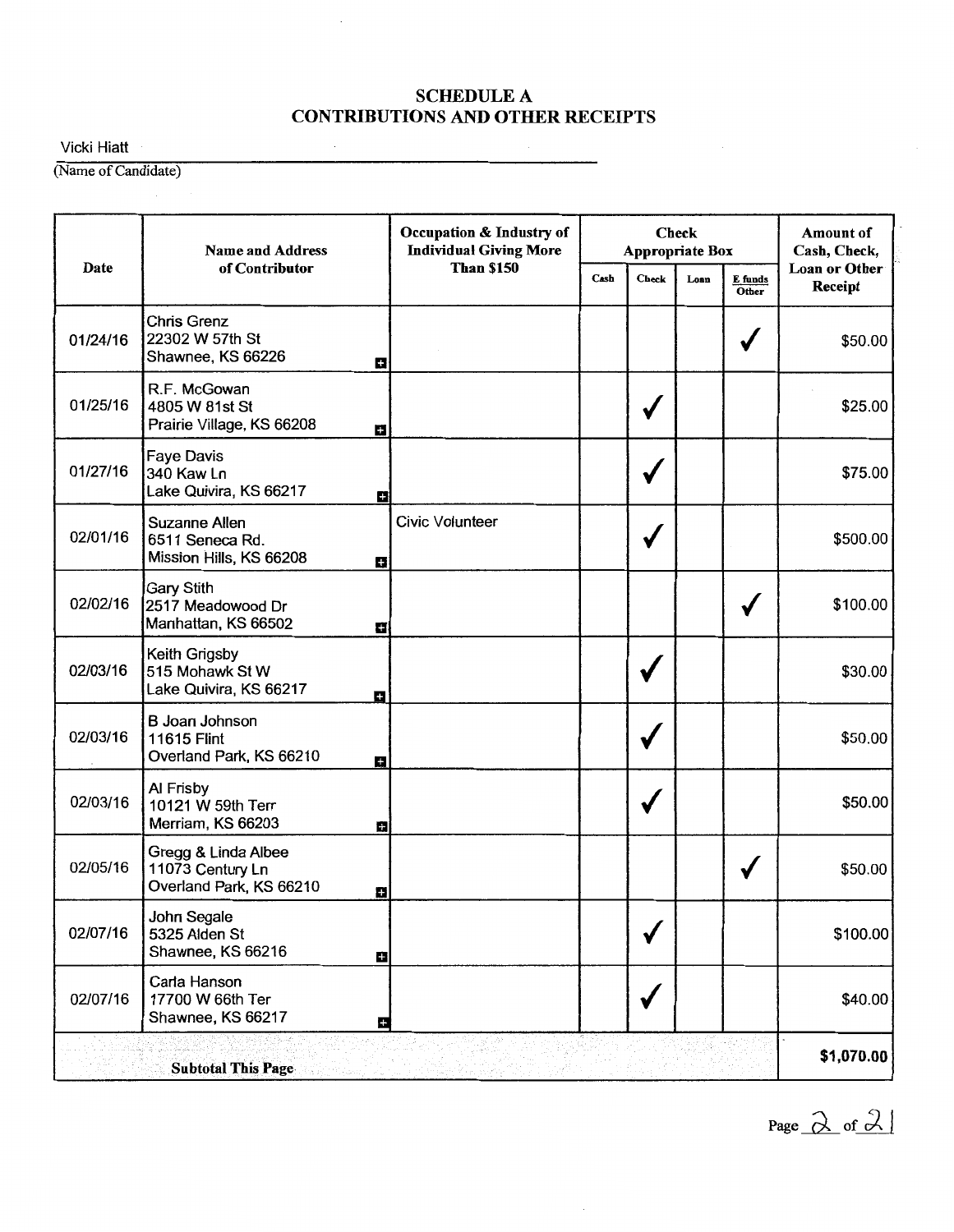Vicki Hiatt

(Name of Candidate)

|          | <b>Name and Address</b>                                                            | Occupation & Industry of<br><b>Individual Giving More</b> |      |       | <b>Check</b><br>Appropriate Box |                  | <b>Amount of</b><br>Cash, Check, |
|----------|------------------------------------------------------------------------------------|-----------------------------------------------------------|------|-------|---------------------------------|------------------|----------------------------------|
| Date     | of Contributor                                                                     | <b>Than \$150</b>                                         | Cash | Check | Loan                            | E funds<br>Other | Loan or Other<br>Receipt         |
| 02/08/16 | <b>Robert Latas</b><br>7412 McCoy St<br>Shawnee, KS 66227                          | ш                                                         |      |       |                                 |                  | \$15.00                          |
| 02/10/16 | John Lantos<br>174 Terrace Trl W<br>Lake Quivira, KS 66217                         | H                                                         |      |       |                                 |                  | \$100.00                         |
| 02/12/16 | Peter Gogol<br>5019 W 65th Terr<br>Prairie Village, KS 66208                       | ш                                                         |      |       |                                 |                  | \$10.00                          |
| 02/13/16 | <b>Richard Franklin</b><br>12722 W 118th St<br>Overland Park, KS 66210             | Ω                                                         |      |       |                                 |                  | \$100.00                         |
| 02/13/16 | Lenore Rowe<br>9200 Craig St<br>Overland Park, KS 66212                            | a                                                         |      |       |                                 |                  | \$100.00                         |
| 02/13/16 | Alice Capson<br>11412 W 105th St<br>Overland Park, KS 66214                        | Н                                                         |      |       |                                 |                  | \$10.00                          |
| 02/15/16 | Mark Doll<br>4047 Donald St Apt. K<br>Eugene, OR 97405                             | H                                                         |      |       |                                 |                  | \$10.00                          |
| 02/18/16 | Patricia Pettey<br>5316 Lakewood St<br>Kanas City, KS 66106                        | B                                                         |      |       |                                 |                  | \$25.00                          |
| 02/18/16 | Dan Ousley<br>6800 Farley St<br>Shawnee, KS 66203                                  | B                                                         |      |       |                                 |                  | \$25.00                          |
| 02/26/16 | Expeditors Intl of Wash Inc<br>500 Enterprise Dr Ste 500<br>Flower Mound, TX 75028 | $\pm$                                                     |      |       |                                 | √                | \$10.00                          |
| 02/26/16 | <b>Vicki Hiatt</b><br>21522 W 72nd St<br>Shawnee, KS 66218                         | H                                                         |      |       |                                 |                  | \$24.31                          |
|          | <b>Subtotal This Page</b>                                                          |                                                           |      |       |                                 |                  | \$429.31                         |

Page  $\frac{3}{2}$  of  $\frac{3}{2}$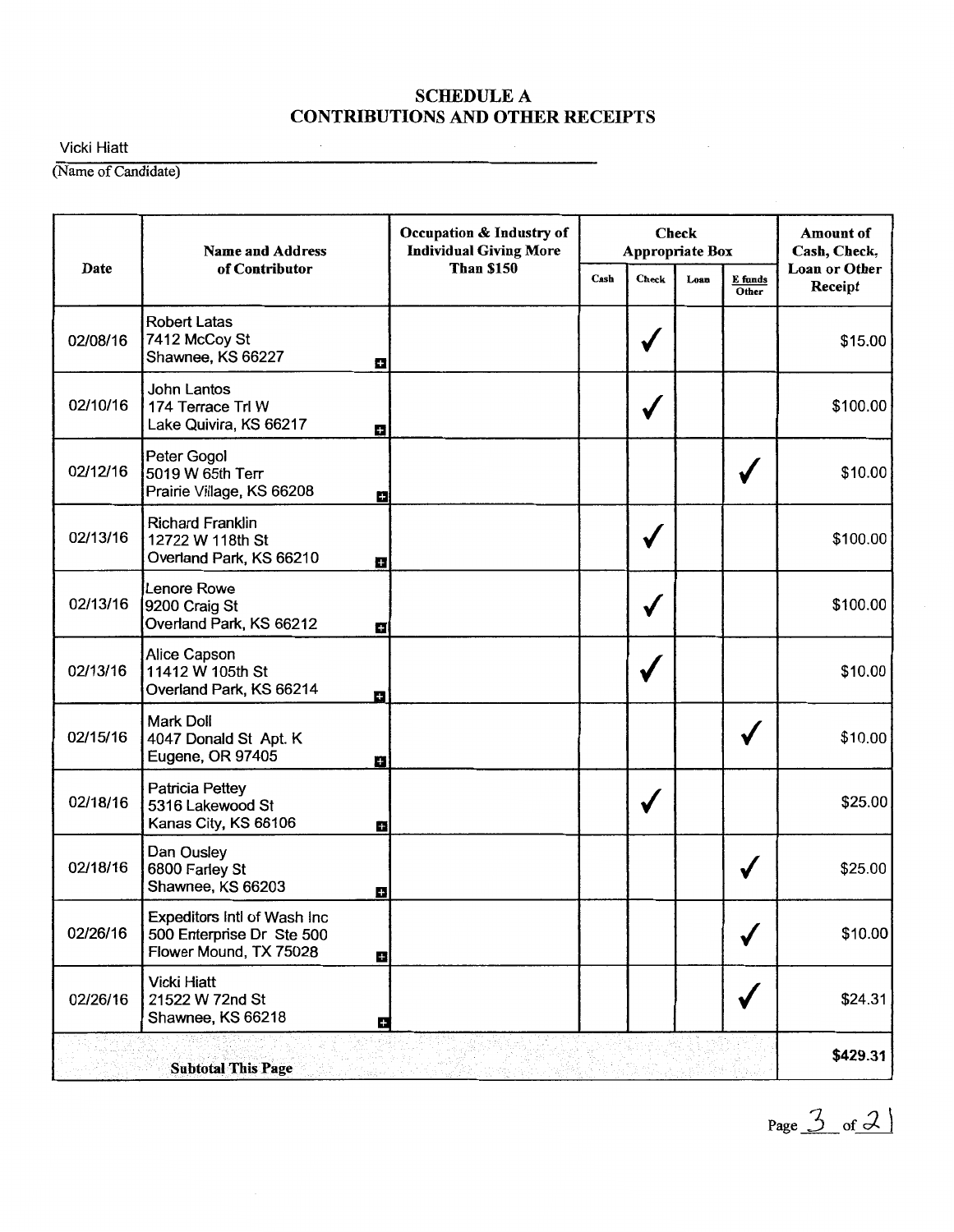Vicki Hiatt

(Name of Candidate)

|          | <b>Name and Address</b>                                                 | Occupation & Industry of<br><b>Individual Giving More</b> |      |       | <b>Check</b><br>Appropriate Box |                  | Amount of<br>Cash, Check,       |
|----------|-------------------------------------------------------------------------|-----------------------------------------------------------|------|-------|---------------------------------|------------------|---------------------------------|
| Date     | of Contributor                                                          | <b>Than \$150</b>                                         | Cash | Check | Loan                            | E funds<br>Other | <b>Loan or Other</b><br>Receipt |
| 02/28/16 | <b>Anne Pritchett</b><br>6201 W 67th St<br>Overland Park, KS 66202<br>H |                                                           |      | v     |                                 |                  | \$25.00                         |
| 03/02/16 | Jenae Schaeffer<br>14503 W 58th St<br>Shawnee, KS 66216<br>n            |                                                           |      |       |                                 |                  | \$50.00                         |
| 03/02/16 | James Johnson<br>6618 Hedge Ln Terr #101<br>Shawnee, KS 66226<br>Ð      |                                                           |      |       |                                 |                  | \$50.00                         |
| 03/03/16 | K. E. McCarthy<br>8631 Travis St<br>Overland Park, KS 66212<br>H        |                                                           |      |       |                                 |                  | \$25.00                         |
| 03/04/16 | Kathy Madison<br>7602 Oakview Ln<br>Shawnee, KS 66216<br>a              |                                                           |      |       |                                 |                  | \$50.00                         |
| 03/05/16 | <b>Judy Coday</b><br>6708 Millcreek Rd<br>Shawnee, KS 66217<br>н        |                                                           |      |       |                                 |                  | \$100.00                        |
| 03/05/16 | Cynthia Bender Dodds<br>7195 Houston St<br>Shawnee, KS 66227<br>в       |                                                           |      |       |                                 |                  | \$50.00                         |
| 03/05/16 | Mary Shulda<br>6340 Millridge St<br>Shawnee, KS 66218<br>Ð              |                                                           |      |       |                                 |                  | \$100.00                        |
| 03/06/16 | Nicholas Bunnell<br>7816 Shady Bend Ct<br>Lenexa, KS 66227<br>Ð         |                                                           |      |       |                                 |                  | \$100.00                        |
| 03/07/16 | Heather Bacon-Shone<br>6708 SW 12th Ave<br>Portand, OR 97219<br>Ŧ       |                                                           |      |       |                                 | √                | \$50.00                         |
| 03/07/16 | <b>Vicki Hiatt</b><br>21522 W 72nd St<br>Shawnee, KS 66218<br>E         |                                                           |      |       |                                 |                  | \$24.31                         |
|          | <b>Subtotal This Page</b>                                               |                                                           |      |       |                                 |                  | \$624.31                        |

Page  $\frac{1}{\sqrt{2}}$  of  $\frac{2}{\sqrt{2}}$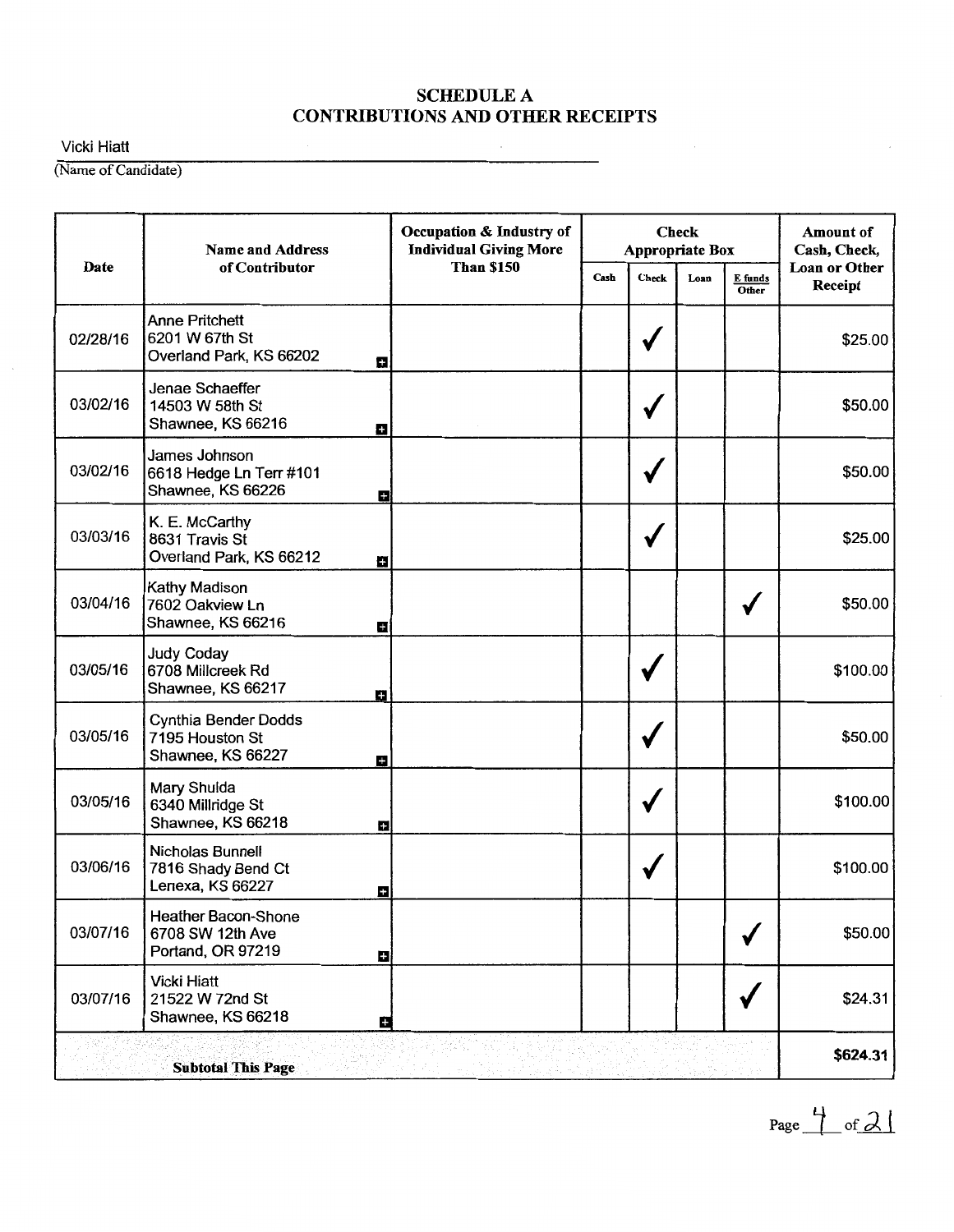Vicki Hiatt

(Name of Candidate)

|          | <b>Name and Address</b>                                                  | Occupation & Industry of<br><b>Individual Giving More</b> |      | <b>Appropriate Box</b> | <b>Check</b> |                  | <b>Amount of</b><br>Cash, Check, |
|----------|--------------------------------------------------------------------------|-----------------------------------------------------------|------|------------------------|--------------|------------------|----------------------------------|
| Date     | of Contributor                                                           | <b>Than \$150</b>                                         | Cash | Check                  | Loan         | E funds<br>Other | <b>Loan or Other</b><br>Receipt  |
| 03/16/16 | <b>Kyle Russell</b><br>3509 W 48th Terr<br>Mission, KS 66205<br>a        |                                                           |      |                        |              |                  | \$100.00                         |
| 03/20/16 | <b>Sally Levitt</b><br>21007 W 60th Terr<br>Shawnee, KS 66218<br>Ш       | Accountant                                                |      |                        |              |                  | \$250.00                         |
| 03/24/16 | <b>Sheryl Bussell</b><br>PO Box 2034<br>Kansas City, KS 66110<br>g       |                                                           |      |                        |              |                  | \$50.00                          |
| 03/28/16 | Stephen Ingram<br>14625 S Chalet Dr<br>Olathe, KS 66062<br>E.            |                                                           |      |                        |              |                  | \$50.00                          |
| 03/28/16 | Sara McAllister<br>11700 W 48th Terr<br>Shawnee, KS 66203<br>B           |                                                           |      |                        |              |                  | \$50.00                          |
| 03/30/16 | June Groth<br>11700 W 48th Terr<br>Shawnee, KS 66203<br>в                |                                                           |      |                        |              |                  | \$50.00                          |
| 03/31/16 | Nancy Mudd<br>7625 Eby Ln<br>Overland Park, KS 66204<br>H                |                                                           |      |                        |              |                  | \$100.00                         |
| 03/31/16 | <b>Brad Pentola</b><br>22406 W 45th St<br>Shawnee, KS 66226<br>E٦        |                                                           |      |                        |              |                  | \$25.00                          |
| 04/02/16 | Andrea Harding<br>22614 W 46th Terr<br>Shawnee, KS 66226<br>H            |                                                           |      |                        |              |                  | \$50.00                          |
| 04/04/16 | <b>Janet Allen</b><br>22814 W 72nd Terr<br>Shawnee, KS<br>$\blacksquare$ |                                                           |      |                        |              |                  | \$50.00                          |
| 04/06/16 | Dan Kempen<br>4861 Constance<br>Shawnee, KS 66216<br>æ                   | Rochdale Grp./Finance                                     |      |                        |              |                  | \$1,000.00                       |
|          | <b>Subtotal This Page</b>                                                |                                                           |      |                        |              |                  | \$1,775.00                       |

Page  $5$  of  $2$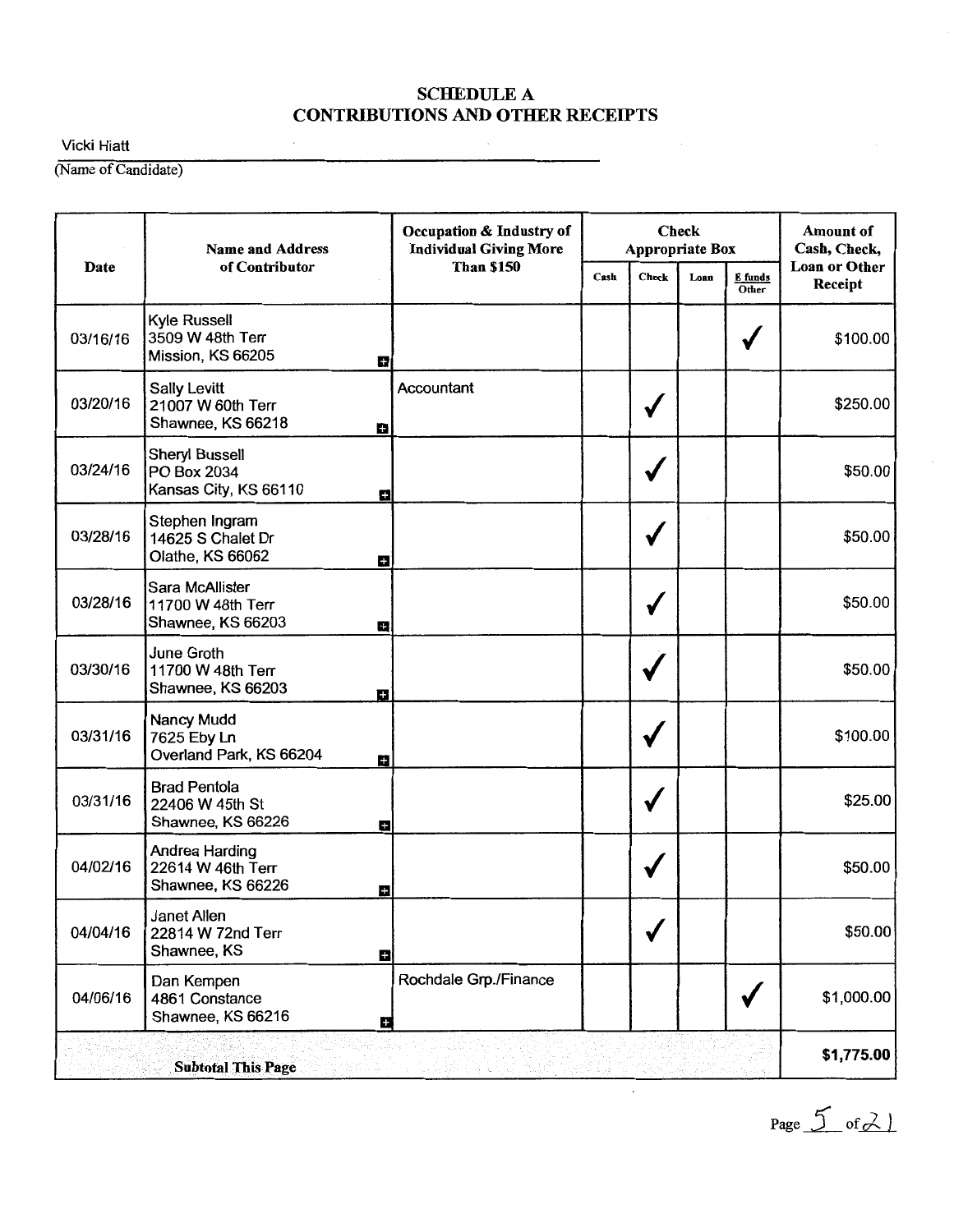Vicki Hiatt

(Name of Candidate)

|          | <b>Name and Address</b>                                             | Occupation & Industry of<br><b>Individual Giving More</b> |      |              | <b>Check</b><br><b>Appropriate Box</b> |                  | <b>Amount of</b><br>Cash, Check, |
|----------|---------------------------------------------------------------------|-----------------------------------------------------------|------|--------------|----------------------------------------|------------------|----------------------------------|
| Date     | of Contributor                                                      | <b>Than \$150</b>                                         | Cash | <b>Check</b> | Loan                                   | E funds<br>Other | <b>Loan or Other</b><br>Receipt  |
| 04/06/16 | Marge Burton<br>7108 Alden<br>Shawnee, KS 66217<br>÷                |                                                           |      |              |                                        |                  | \$100.00                         |
| 04/07/16 | <b>Andy Sandler</b><br>6339 Beverly Dr<br>Mission, KS 66202<br>d.   |                                                           |      |              |                                        |                  | \$100.00                         |
| 04/07/16 | Danielle Volle<br>335 Halderman St. PO Box 1<br>Lecompton, KS 66050 | Ð                                                         |      |              |                                        |                  | \$5.00                           |
| 04/09/16 | <b>Vicki Hiatt</b><br>21522 W 72nd St<br>Shawnee, KS 66218<br>B     |                                                           |      |              |                                        |                  | \$25.00                          |
| 04/18/16 | Dan Ousley<br>6800 Farley St<br>Shawnee, KS 66203<br>O              |                                                           |      |              |                                        |                  | \$10.00                          |
| 04/21/16 | <b>Ray Preston</b><br>5727 Cottonwood St<br>Shawnee, KS 66216       |                                                           |      |              |                                        |                  | \$25.00                          |
| 04/26/16 | Marilyn Kubler<br>5930 Albervan St<br>Shawnee, KS 66216<br>÷        |                                                           |      |              |                                        |                  | \$100.00                         |
| 04/26/16 | George Skells<br>7420 Constance St<br>Shawnee, KS 66216             | H                                                         |      |              |                                        |                  | \$50.00                          |
| 04/26/16 | Karen Mitchell<br>15024 W 71st Ter<br>Shawnee, KS 66216<br>Н        |                                                           |      |              |                                        |                  | \$100.00                         |
| 04/26/16 | David Platt<br>5645 Noland Rd<br>Shawnee, KS 66216<br>E             |                                                           |      |              |                                        |                  | \$100.00                         |
| 04/26/16 | Linda & Jim Santee<br>21620 W 72nd St<br>Shawnee, KS 66218          | Е                                                         |      |              |                                        |                  | \$30.00                          |
|          | <b>Subtotal This Page</b>                                           |                                                           |      |              |                                        |                  | \$645.00                         |

Page  $\sqrt{2}$  of  $2$  (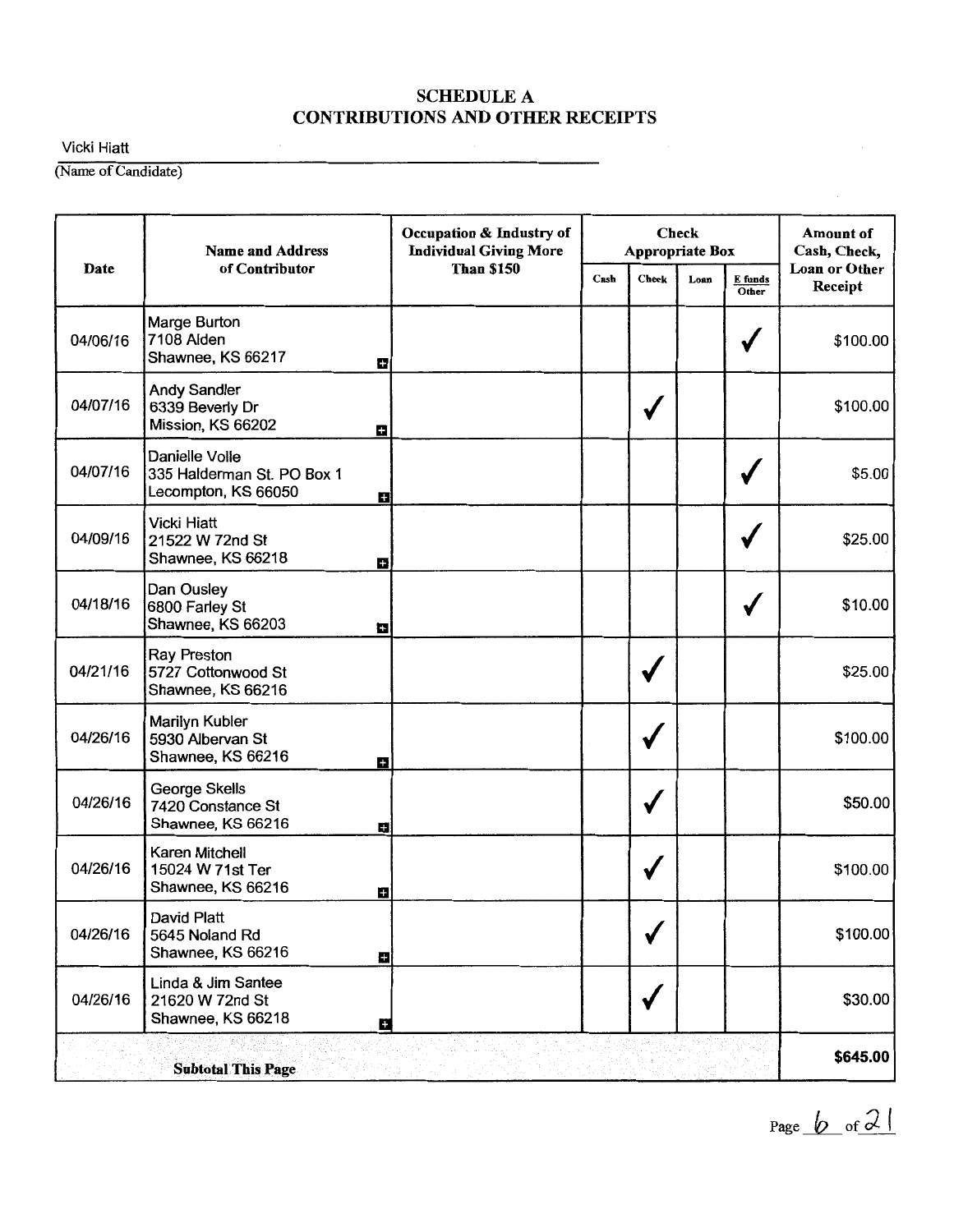Vicki Hiatt

(Name of Candidate)

|          | <b>Name and Address</b>                                                       | Occupation & Industry of<br><b>Individual Giving More</b> |      |              | <b>Check</b><br>Appropriate Box |                  | <b>Amount</b> of<br>Cash, Check, |
|----------|-------------------------------------------------------------------------------|-----------------------------------------------------------|------|--------------|---------------------------------|------------------|----------------------------------|
| Date     | of Contributor                                                                | <b>Than \$150</b>                                         | Cash | <b>Check</b> | Loan                            | E funds<br>Other | <b>Loan or Other</b><br>Receipt  |
| 04/30/16 | <b>Aline Zimmer</b><br>430 Navajo Ln W<br>Lake Quivira, KS 66217              |                                                           |      | ✔            |                                 |                  | \$25.00                          |
| 05/01/16 | <b>Judith Arnold</b><br>11605 W 60th PI<br>Shawnee, KS 66203<br>H             |                                                           |      |              |                                 |                  | \$25.00                          |
| 05/01/16 | Margaret Lukas<br>5831 Summit St<br>Shawnee, KS 66216<br>Ð                    |                                                           |      |              |                                 |                  | \$25.00                          |
| 05/02/16 | Marilyn Gregory<br>5308 Woodstock Ct<br>Shawnee, KS 66218                     |                                                           |      |              |                                 |                  | \$100.00                         |
| 05/04/16 | Amanda Simms<br>14603 W 49th St<br>Shawnee, KS 66216                          |                                                           |      |              |                                 |                  | \$25.00                          |
| 05/04/16 | Janet Allen<br>22814 W 72nd Terr<br>Shawnee, KS 66227<br>Н                    |                                                           |      |              |                                 |                  | \$50.00                          |
| 05/04/16 | Marie Lerner-Sexton<br>12034 S Greenwood<br>Olathe, KS 66062<br>÷             |                                                           |      |              |                                 |                  | \$50.00                          |
| 05/09/16 | <b>Vicki Hiatt</b><br>21522 W 72nd St<br>Shawnee, KS 66218<br>H               |                                                           |      |              |                                 |                  | \$25.00                          |
| 05/10/16 | Kathryn Good<br>12704 W 66th<br>Shawnee, KS 66216<br>в                        |                                                           |      |              |                                 |                  | \$25.00                          |
| 05/10/16 | Mitchell & Carolyn Griffin<br>5648 Flint St<br>Shawnee, KS Shawnee 66202<br>冒 |                                                           |      |              |                                 |                  | \$100.00                         |
| 05/11/16 | Eliese Holt<br>5711 Oakview St<br>Shawnee, KS 66216<br>в                      |                                                           |      |              |                                 |                  | \$25.00                          |
|          | <b>Subtotal This Page</b>                                                     |                                                           |      |              |                                 |                  | \$475.00                         |

 $Page$   $To$  of  $2$   $)$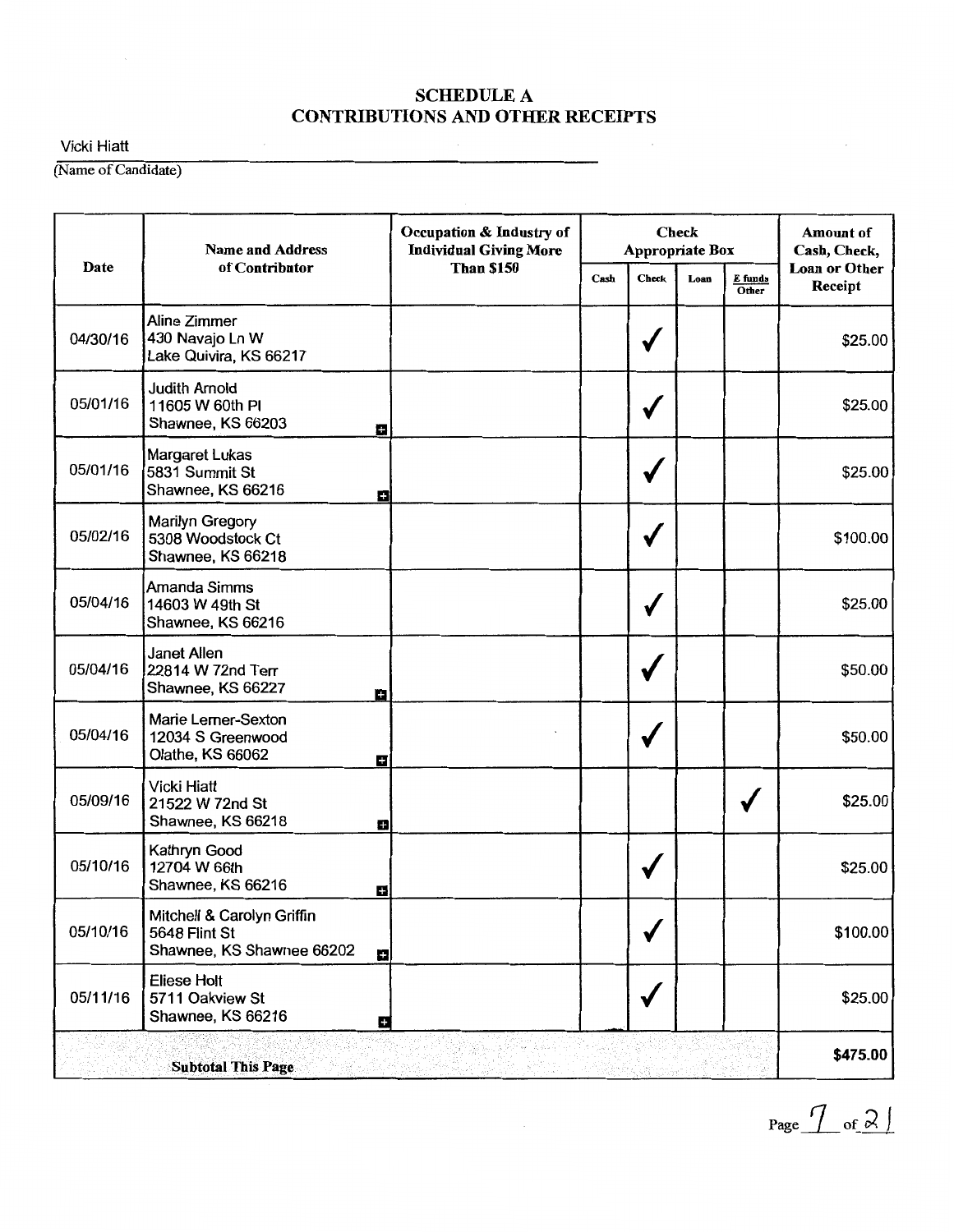Vicki Hiatt

(Name of Candidate)

|             | <b>Name and Address</b>                                              | Occupation & Industry of<br><b>Individual Giving More</b> |      | <b>Appropriate Box</b> | <b>Check</b> |                  | Amount of<br>Cash, Check,       |
|-------------|----------------------------------------------------------------------|-----------------------------------------------------------|------|------------------------|--------------|------------------|---------------------------------|
| <b>Date</b> | of Contributor                                                       | <b>Than \$150</b>                                         | Cash | <b>Check</b>           | Loan         | E funds<br>Other | <b>Loan or Other</b><br>Receipt |
| 05/13/16    | Jennifer Ashby<br>151 Lakeshore S<br>Lake Quivira, KS 66217          | Ш                                                         |      |                        |              |                  | \$50.00                         |
| 05/18/16    | <b>Carol Sweeney</b><br>5705 W 86th St<br>Overland Park, KS 66207    | ш                                                         |      |                        |              |                  | \$50.00                         |
| 05/18/16    | Dan Ousley<br>6800 Farley St<br>Shawnee, KS 66203                    | ÷                                                         |      |                        |              |                  | \$10.00                         |
| 05/20/16    | Laraine McCray<br>7330 McCoy St<br>Shawnee, KS 66227                 |                                                           |      |                        |              |                  | \$50.00                         |
| 05/23/16    | <b>Mark Doll</b><br>4047 Donald St Apt. K<br>Eugene, OR 97405        | ÷                                                         |      |                        |              |                  | \$10.00                         |
| 05/31/16    | <b>Monica Kerr</b><br>8730 W 70th St<br>Merriam, KS 66204            |                                                           |      |                        |              |                  | \$25.00                         |
| 06/02/16    | Barbara McDonald<br>5420 Goddard St<br>Shawnee, KS 66203             | o                                                         |      | √                      |              |                  | \$50.00                         |
| 06/04/16    | <b>Judy Coday</b><br>6708 Millcreek Rd<br>Shawnee, KS 66217          | Retired<br>$+$                                            |      |                        |              |                  | \$200.00                        |
| 06/06/16    | Thomas & Melinda Kearney<br>11918 S Greenwood St<br>Olathe, KS 66062 |                                                           |      |                        |              |                  | \$100.00                        |
| 06/09/16    | <b>Vicki Hiatt</b><br>21522 W 72nd St<br>Shawnee, KS 66218           | $\mathbf{H}$                                              |      |                        |              |                  | \$25.00                         |
| 06/11/16    | G. Dale Mathey<br>109 S Tremont<br>Kansas City, KS 66101             | $+$                                                       |      |                        |              |                  | \$50.00                         |
|             | <b>Subtotal This Page</b>                                            |                                                           |      |                        |              |                  | \$620.00                        |

 $Page \frac{\cancel{0}^2}{\cancel{0}^2}$  of  $\frac{2}{\cancel{0}^2}$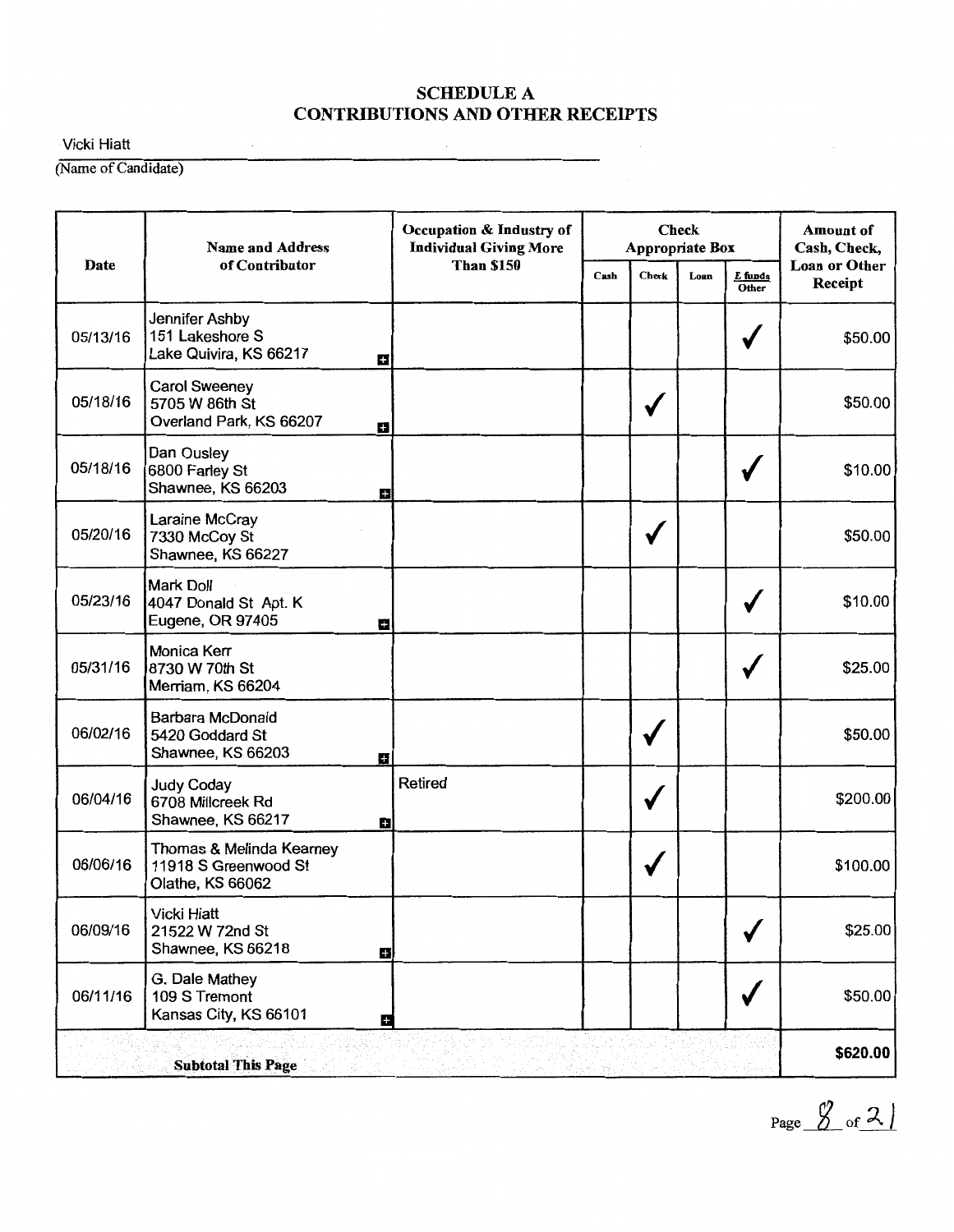Vicki Hiatt

(Name of Candidate)

|          | <b>Name and Address</b>                                                  | Occupation & Industry of<br><b>Individual Giving More</b> |      | <b>Appropriate Box</b> | <b>Check</b> |                  | <b>Amount of</b><br>Cash, Check, |
|----------|--------------------------------------------------------------------------|-----------------------------------------------------------|------|------------------------|--------------|------------------|----------------------------------|
| Date     | of Contributor                                                           | <b>Than \$150</b>                                         | Cash | <b>Check</b>           | Loan         | E funds<br>Other | <b>Loan or Other</b><br>Receipt  |
| 06/15/16 | Carol & Chuck Bailey<br>6628 Red Oak Dr<br>Shawnee, KS 66217<br>B        |                                                           |      |                        |              |                  | \$10.00                          |
| 06/15/16 | Carla Hanson<br>17700 W 66th Terr<br>Shawnee, KS 66217<br>$\mathbf{r}$   |                                                           |      |                        |              |                  | \$40.00                          |
| 06/15/16 | David & Skylar Bellinger<br>6817 Red Oak Dr<br>Shawnee, KS 66217<br>E۰   | 1                                                         |      |                        |              |                  | \$50.00                          |
| 06/15/16 | Jessica & Andy Schuttler<br>5110 Payne St<br>Shawnee, KS 66226<br>Е      |                                                           |      |                        |              |                  | \$50.00                          |
| 06/15/16 | Janice Butts & Cole Welch<br>6639 Red Oak Dr<br>Shawnee, KS 66217<br>B   |                                                           |      |                        |              |                  | \$100.00                         |
| 06/16/16 | <b>David Wewers</b><br>7228 Meadow View St<br>Shawnee, KS 66227          |                                                           |      |                        |              |                  | \$150.00                         |
| 06/18/16 | Dan Ousley<br>6800 Farley St<br>Shawnee, KS 66203<br>÷                   |                                                           |      |                        |              |                  | \$10.00                          |
| 06/19/16 | <b>Dianne Evans</b><br>7610 Grandview Ln<br>Overland Park, KS 66204<br>H |                                                           |      |                        |              |                  | \$50.00                          |
| 06/20/16 | Margaret Schimmels<br>10139 S Shadow Cir<br>Olathe, KS 66061<br>B        |                                                           |      |                        |              |                  | \$25.00                          |
| 06/21/16 | Linda & Jim Santee<br>21620 W 72nd St<br>Shawnee, KS 66218<br>Ы          |                                                           |      |                        |              |                  | \$20.00                          |
| 06/21/16 | Thom & Ann Norbury<br>5101 Ballentine St<br>Shawnee, KS 66203            | Retired                                                   |      |                        |              |                  | \$200.00                         |
|          | <b>Subtotal This Page</b>                                                |                                                           |      |                        |              |                  | \$705.00                         |

Page  $\frac{9}{\text{of2}}$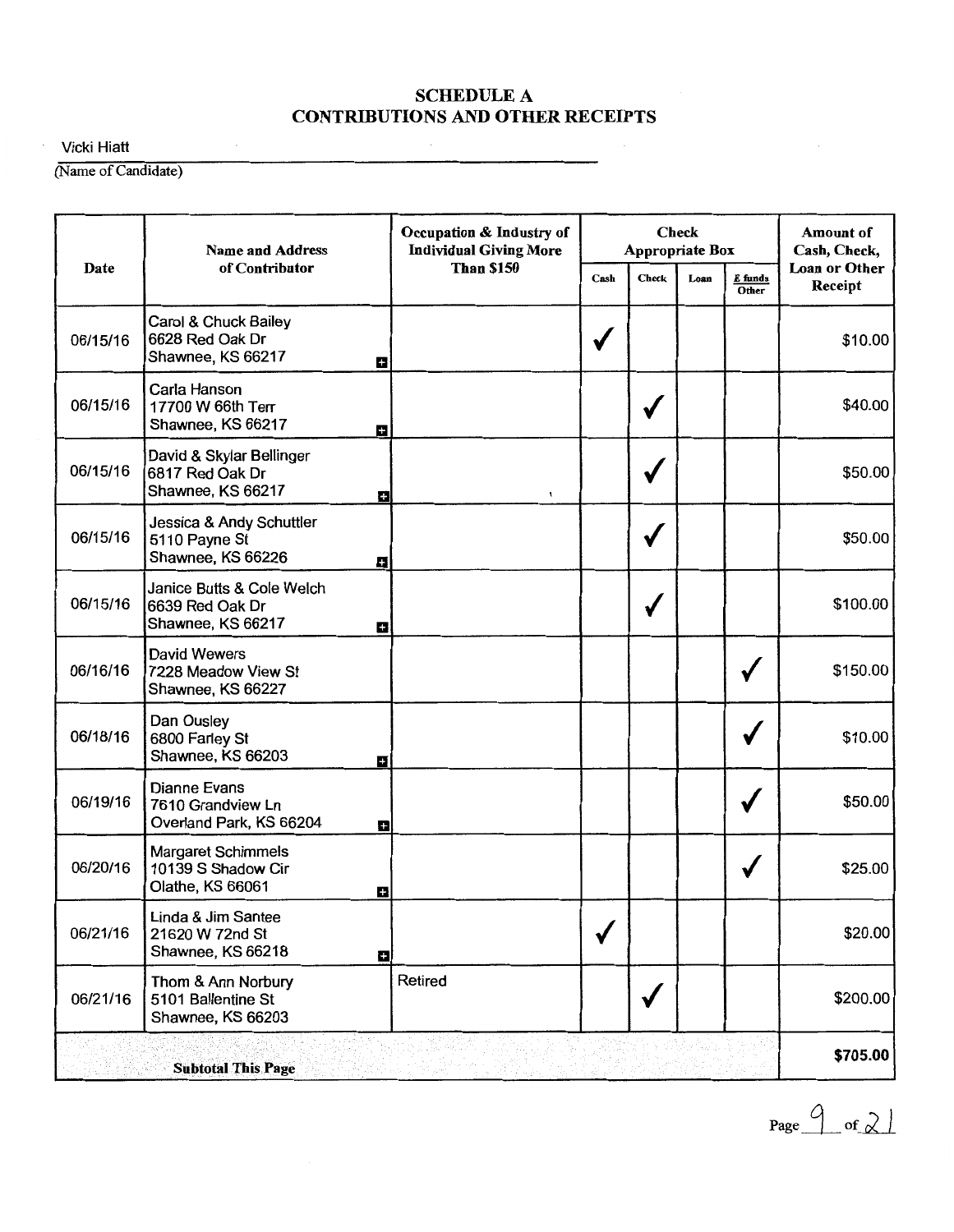Vicki Hiatt

(Name of Candidate)

|          | <b>Name and Address</b>                                             | Occupation & Industry of<br><b>Individual Giving More</b> |      | <b>Check</b><br>Appropriate Box | <b>Amount of</b><br>Cash, Check,<br><b>Loan or Other</b> |                  |            |
|----------|---------------------------------------------------------------------|-----------------------------------------------------------|------|---------------------------------|----------------------------------------------------------|------------------|------------|
| Date     | of Contributor                                                      | <b>Than \$150</b>                                         | Cash | <b>Check</b>                    | Loan                                                     | E funds<br>Other | Receipt    |
| 06/21/16 | Mary Ann Ciochan<br>5029 Garett<br>Shawnee, KS 66203                | B                                                         |      | v                               |                                                          |                  | \$25.00    |
| 06/21/16 | Peggy Werle<br>5706 Westgate St<br>Shawnee, KS 66216                | H                                                         |      |                                 |                                                          |                  | \$20.00    |
| 06/21/16 | John & Connie Smith<br>23321 W 45th Terr<br>Shawnee, KS 66226       | o                                                         |      |                                 |                                                          |                  | \$50.00    |
| 06/21/16 | Ann Martin<br>11602 Tomahawk Cir Pkwy #B<br>Leawood, KS 66211       | в                                                         |      |                                 |                                                          |                  | \$100.00   |
| 06/21/16 | <b>Judy Kozak</b><br>10514 W 73rd St<br>Shawnee, KS 66203           | п                                                         |      |                                 |                                                          |                  | \$25.00    |
| 06/21/16 | Nancy Wagner<br>12008 W 121st St<br>Overland Park, KS 66213         | е                                                         |      |                                 |                                                          |                  | \$50.00    |
| 06/21/16 | Marcia Manter<br>7110 Lackman Rd Apt 303<br>Shawnee, KS 66217       | Project Manager/<br>Health<br>в                           |      |                                 |                                                          |                  | \$200.00   |
| 06/21/16 | Lawrence Levine<br>705 Fawn Creek<br>Leavenworth, KS 66048          |                                                           |      |                                 |                                                          |                  | \$10.00    |
| 06/21/16 | <b>Albert Frisby</b><br>10121 W 59th Terr<br>Merriam, KS 66203      | ٠                                                         |      |                                 |                                                          |                  | \$25.00    |
| 06/21/16 | Phyllis Zimmer<br>10912 W 65th St<br>Shawnee, KS 66203              | $\overline{\mathbf{u}}$                                   |      |                                 |                                                          |                  | \$100.00   |
| 06/21/16 | KS National Education Assoc.<br>715 SW 10th Ave<br>Topeka, KS 66612 | <b>PAC</b><br>E                                           |      |                                 |                                                          |                  | \$1,000.00 |
|          | <b>Subtotal This Page</b>                                           |                                                           |      |                                 |                                                          |                  | \$1,605.00 |

Page  $\perp$   $\circ$  of  $\lambda$   $\parallel$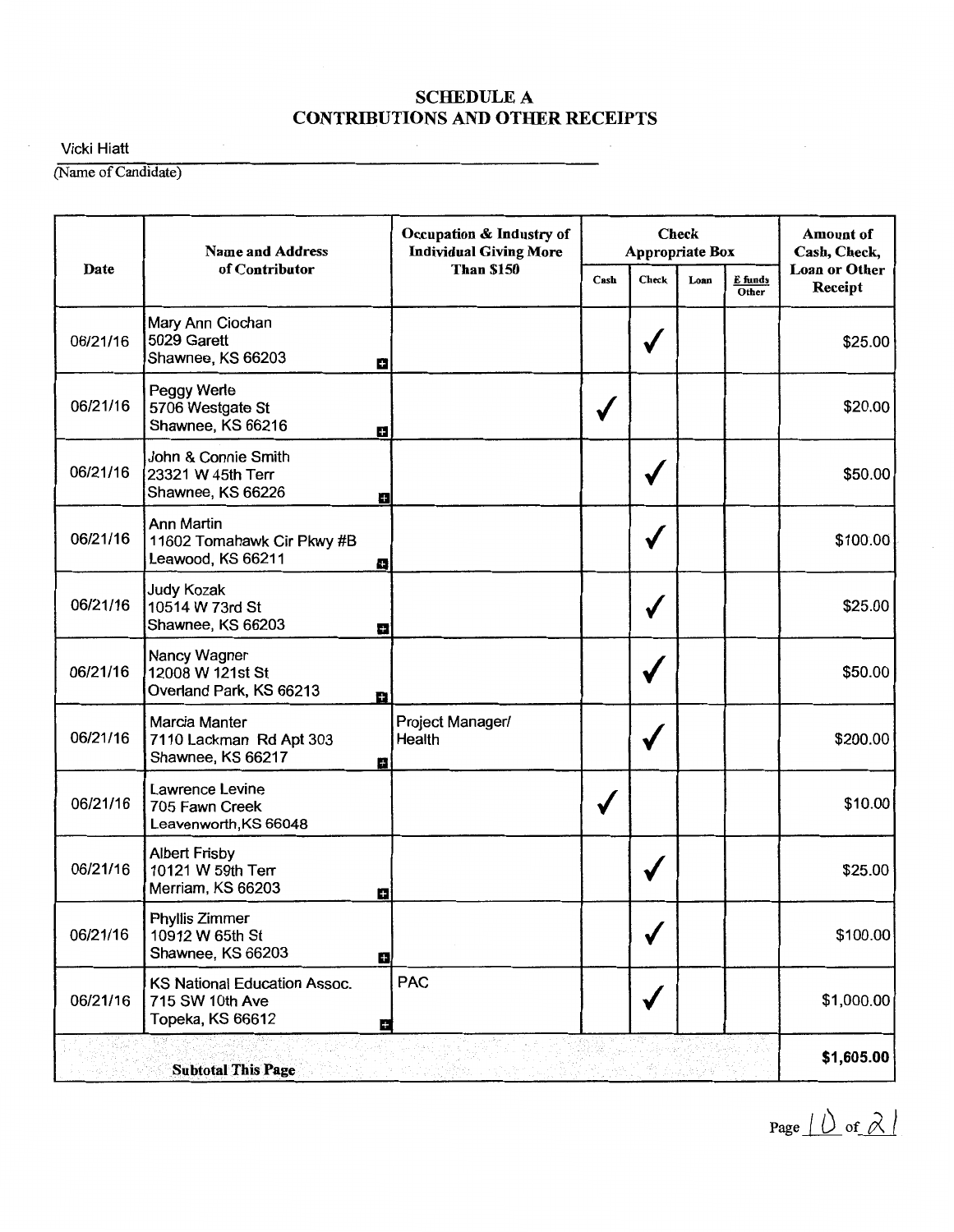Vicki Hiatt

(Name of Candidate)

|          | <b>Name and Address</b>                                                        | Occupation & Industry of<br><b>Individual Giving More</b> |      |              |       | <b>Check</b><br>Appropriate Box |                                 |  |  |  |
|----------|--------------------------------------------------------------------------------|-----------------------------------------------------------|------|--------------|-------|---------------------------------|---------------------------------|--|--|--|
| Date     | of Contributor                                                                 | <b>Than \$150</b>                                         | Cash | <b>Check</b> | Loan  | E funds<br>Other                | <b>Loan or Other</b><br>Receipt |  |  |  |
| 06/22/16 | Mary Lou Peter<br>22816 W 73rd St<br>Shawnee, KS 66227<br>t.                   |                                                           |      | √            |       |                                 | \$25.00                         |  |  |  |
| 06/24/16 | Connie & Gary Mitzner<br>20714 W 63rd Terr<br>Shawnee, KS 66215<br>H           |                                                           |      |              |       |                                 | \$50.00                         |  |  |  |
| 06/24/16 | <b>Margaret Schimmels</b><br>10139 S Shadow Cir<br>Olathe, KS 66061<br>в       |                                                           |      |              |       |                                 | \$25.00                         |  |  |  |
| 06/24/16 | Martha Petersen<br>10200 W 62nd St Apt 706<br>Merriam, KS 66203<br>Ð           |                                                           |      |              |       |                                 | \$25.00                         |  |  |  |
| 06/29/16 | Mary Beth & Michael Blake<br>570 Lakeshore Dr W<br>Lake Quivira, KS 66217<br>е |                                                           |      |              |       |                                 | \$100.00                        |  |  |  |
| 07/05/16 | Wade & Jennifer Williams<br>4809 Summit Cir<br>Shawnee, KS 66216<br>o          |                                                           |      |              |       |                                 | \$150.00                        |  |  |  |
| 07/05/16 | Gloria Walker<br>10802W 96th PI<br>Overland Park, KS 66214<br>÷                |                                                           |      | $\checkmark$ |       |                                 | \$25.00                         |  |  |  |
| 07/05/16 | <b>Patricia Reves</b><br>6803 Park<br>Shawnee, KS 66216<br>H                   |                                                           |      | √            |       |                                 | \$50.00                         |  |  |  |
| 07/06/16 | <b>Anne Pritchett</b><br>6201 W 67th St<br>Mission, KS 66202<br>E              |                                                           |      |              |       |                                 | \$50.00                         |  |  |  |
| 07/07/16 | Nathaniel Charny<br>9 West Market St<br>Rhinebeck, NY 12572                    | Attorney<br>е                                             |      |              |       |                                 | \$169.00                        |  |  |  |
| 07/07/16 | <b>Robert Rusher</b><br>6518 Central<br>Shawnee, KS 66217                      | æ                                                         |      |              |       |                                 | \$100.00                        |  |  |  |
|          | <b>Subtotal This Page</b>                                                      |                                                           |      |              | 成果名腹喉 |                                 | \$769.00                        |  |  |  |

Page  $\parallel$  of  $\lambda$  !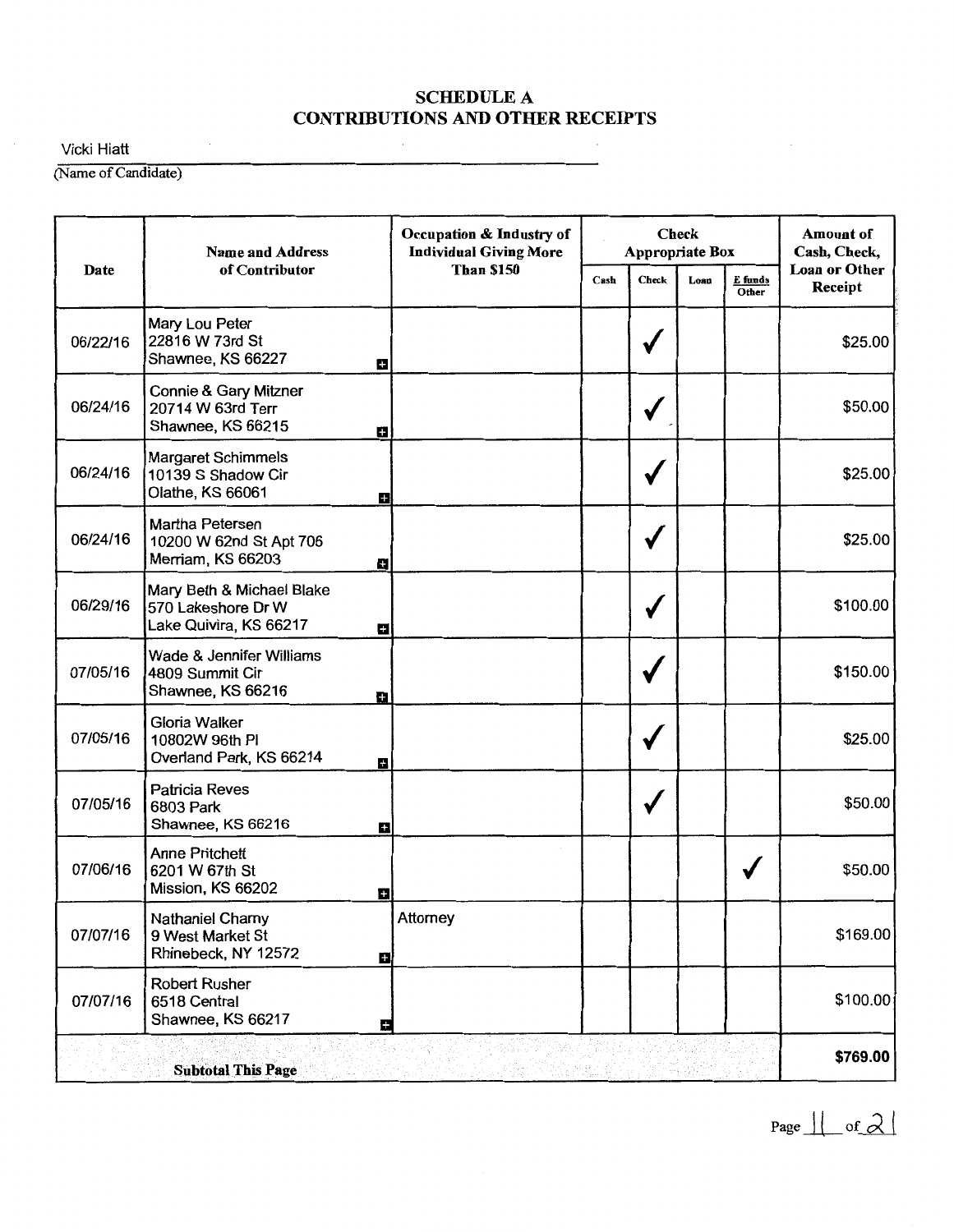Vicki Hiatt

(Name of Candidate)

|          | <b>Name and Address</b>                                             |               | Occupation & Industry of<br><b>Individual Giving More</b> |      |              | <b>Check</b><br>Appropriate Box |                  | <b>Amount</b> of<br>Cash, Check,<br>Loan or Other<br>Receipt<br>\$200.00<br>\$169.00<br>\$100.00<br>\$170.00<br>\$25.00<br>\$10.00<br>\$500.00<br>\$50.00<br>\$25.00 |
|----------|---------------------------------------------------------------------|---------------|-----------------------------------------------------------|------|--------------|---------------------------------|------------------|----------------------------------------------------------------------------------------------------------------------------------------------------------------------|
| Date     | of Contributor                                                      |               | <b>Than \$150</b>                                         | Cash | <b>Check</b> | Loan                            | E funds<br>Other |                                                                                                                                                                      |
| 07/07/16 | Nancy Leiker<br>8801 W 71st St<br>Merriam, KS 66204                 | 53            | <b>Business Analyst/</b><br>Manufacturing                 |      | √            |                                 |                  |                                                                                                                                                                      |
| 07/08/16 | Peter Janovsky<br>91 Central Park W<br>New York, NY 10023           | о             | Attorney                                                  |      |              |                                 |                  |                                                                                                                                                                      |
| 07/08/16 | Kathryn Bigelow<br>14107 W 69th St<br>Shawnee, KS 66216             | ÷             |                                                           |      | ₩            |                                 |                  |                                                                                                                                                                      |
| 07/08/16 | Jennifer Miller-Smith<br>1277 E Crandall Ave<br>Salt Lake, UT 84106 | a.            | Homemaker                                                 |      |              |                                 |                  |                                                                                                                                                                      |
| 07/09/16 | <b>Vicki Hiatt</b><br>21522 W 72nd St<br>Shawnee, KS 66218          | е             |                                                           |      |              |                                 |                  |                                                                                                                                                                      |
| 07/09/16 | Marge Gasnick<br>3322 N 54th St<br>Kansas City, KS 66104            | ÷             |                                                           |      |              |                                 |                  |                                                                                                                                                                      |
| 07/11/16 | <b>LRICo Services LLC</b><br>2416 E 37th St N<br>Wichita, KS 67219  | $\pm$         | (PAC)                                                     |      | $\checkmark$ |                                 |                  |                                                                                                                                                                      |
| 07/11/16 | Jean Rosenthal<br>5044 Walnut St<br>Kansas City, MO 64112           |               |                                                           |      |              |                                 |                  |                                                                                                                                                                      |
| 07/12/16 | <b>Steven Melling</b><br>7117 Ballentine St<br>Shawnee, KS 66203    |               |                                                           |      |              |                                 |                  |                                                                                                                                                                      |
| 07/13/16 | Megan & Matthew England<br>5522 Cedar St<br>Roeland Park, KS 66205  | $\mathbf{H}$  |                                                           |      |              |                                 |                  | \$100.00                                                                                                                                                             |
| 07/13/16 | <b>Eugene Wilson</b><br>14117 W 56th Ct<br>Shawnee, KS 66216        | $\frac{1}{2}$ |                                                           |      | √            |                                 |                  | \$100.00                                                                                                                                                             |
|          | <b>Subtotal This Page</b>                                           |               |                                                           |      |              |                                 |                  | \$1,449.00                                                                                                                                                           |

Page  $\overline{Q}$  of  $\overline{Q}$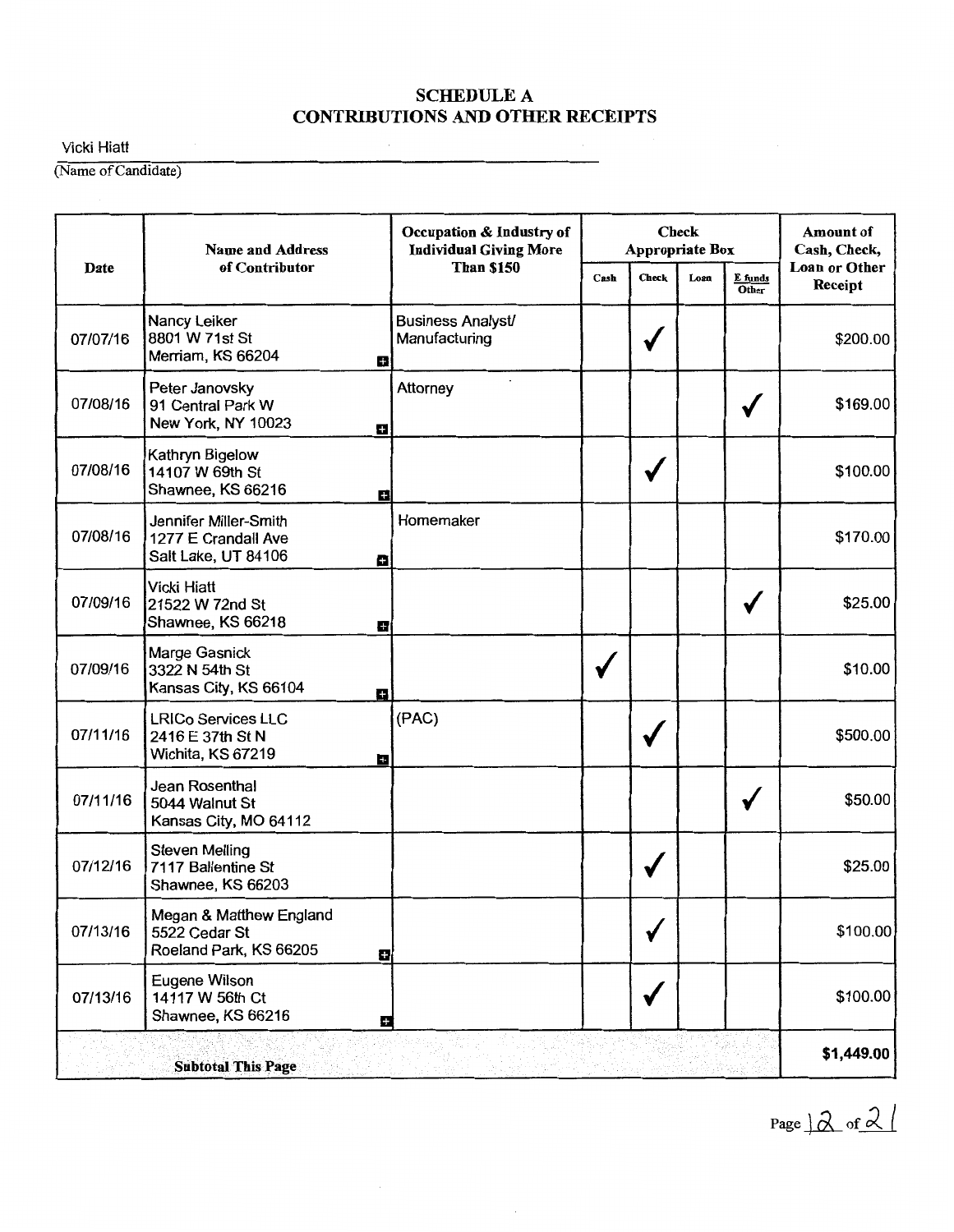Vicki Hiatt

(Name of Candidate)

|          | <b>Name and Address</b>                                                  | Occupation & Industry of<br><b>Individual Giving More</b> |      |       | <b>Check</b><br><b>Appropriate Box</b> |                  | <b>Amount of</b><br>Cash, Check, |
|----------|--------------------------------------------------------------------------|-----------------------------------------------------------|------|-------|----------------------------------------|------------------|----------------------------------|
| Date     | of Contributor                                                           | <b>Than \$150</b>                                         | Cash | Check | Loan                                   | E funds<br>Other | <b>Loan or Other</b><br>Receipt  |
| 03/09/16 | <b>Vicki Hiatt</b><br>21522 W 72nd St<br>Shawnee, KS 66218               | Ω                                                         |      |       |                                        |                  | \$25.00                          |
| 07/13/16 | Dee Ann DeRoin<br>1617 Massachusetts St<br>Lawrence, KS 66044            | Ð                                                         |      |       |                                        |                  | \$50.00                          |
| 07/13/16 | <b>Greater KC Women's PC</b><br>Separate Segregated Fund<br>PO Box 10095 | 8                                                         |      |       |                                        |                  | \$100.00                         |
| 07/16/16 | <b>Richard Randolf III</b><br>7745 Rosehill Rd<br>Shawnee, KS 66216      | ÷                                                         |      |       |                                        |                  | \$100.00                         |
| 07/18/16 | Dan Ousley<br>6800 Farley St<br>Shawnee, KS 66203                        | П                                                         |      |       |                                        | √                | \$10.00                          |
| 07/18/16 | Roslyn Bethke<br>5633 Woodland Dr<br>Shawnee, KS 66218                   | $\frac{1}{2}$                                             |      |       |                                        |                  | \$75.00                          |
| 07/19/16 | Gary Christian<br>15313 W 79 Terr D<br>Lenexa, KS 66219                  | ÷                                                         |      |       |                                        |                  | \$50.00                          |
| 07/19/16 | Janet & Steven Kander<br>7445 Twilight Ln<br>Shawnee, KS 66217           | ÷                                                         |      |       |                                        |                  | \$50.00                          |
| 07/20/16 | Amber Stenger<br>22113 W 56th St<br>Shawnee, KS 66226                    | Ы                                                         |      |       |                                        |                  | \$20.00                          |
| 07/20/16 | Lauren Martin<br>5316 Oakview St<br>Shawnee, KS 66216                    | B                                                         |      |       |                                        |                  | \$100.00                         |
| 07/20/16 | <b>Sharon Phillips</b><br>8545 Westgate St<br>Lenexa, KS 66215           | £.                                                        |      |       |                                        |                  | \$100.00                         |
|          | <b>Subtotal This Page</b>                                                |                                                           | vin  |       |                                        |                  | \$680.00                         |

Page  $|3$  of  $2|$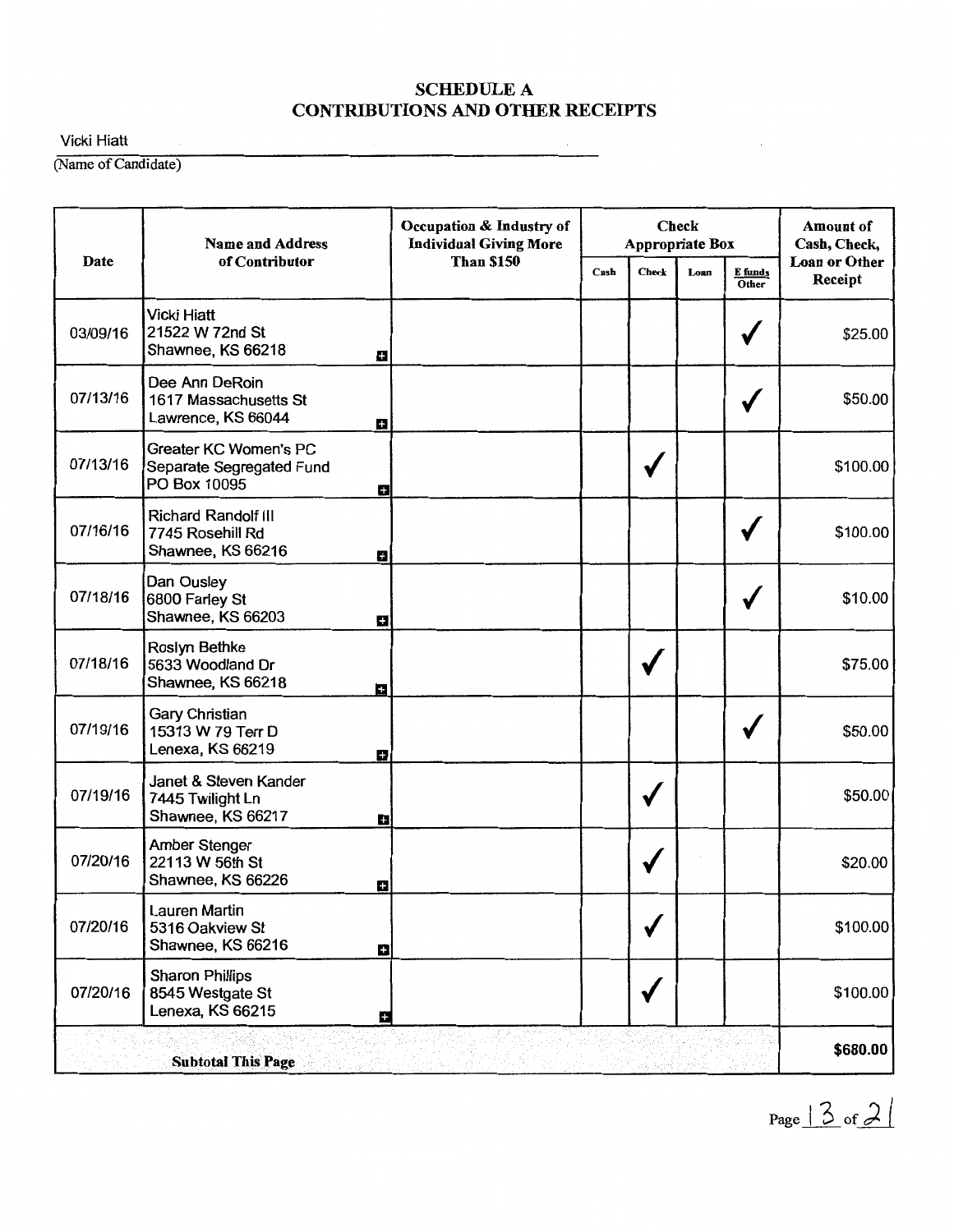(Name of Candidate)

|          | <b>Name and Address</b>                                  | Occupation & Industry of<br><b>Individual Giving More</b> | <b>Check</b><br>Appropriate Box |              |      | <b>Amount of</b><br>Cash, Check,<br>Loan or Other<br>Receipt<br>\$100.00<br>\$50.00<br>\$150.00 |          |
|----------|----------------------------------------------------------|-----------------------------------------------------------|---------------------------------|--------------|------|-------------------------------------------------------------------------------------------------|----------|
| Date     | of Contributor                                           | <b>Than \$150</b>                                         | Cash                            | <b>Check</b> | Loan | E funds<br>Other                                                                                |          |
| 07/20/16 | Carla Sabus<br>5433 Oakview St<br>Shawnee, KS 66216      |                                                           |                                 |              |      |                                                                                                 |          |
| 07/20/16 | Mary Lynn Martin<br>5316 Oakview St<br>Shawnee, KS 66216 |                                                           |                                 | √            |      |                                                                                                 |          |
| 07/20/16 | Elizabeth Anderson<br>9480 Woodland<br>Lenexa, KS 66220  |                                                           |                                 |              |      |                                                                                                 |          |
|          |                                                          |                                                           |                                 |              |      |                                                                                                 |          |
|          |                                                          |                                                           |                                 |              |      |                                                                                                 |          |
|          |                                                          |                                                           |                                 |              |      |                                                                                                 |          |
|          |                                                          |                                                           |                                 |              |      |                                                                                                 |          |
|          |                                                          |                                                           |                                 |              |      |                                                                                                 |          |
|          | <b>Subtotal This Page</b>                                |                                                           |                                 |              |      |                                                                                                 | \$300.00 |

# Complete if last page of Schedule A

| Total Itemized Receipts for Period                | \$12,006.62 |
|---------------------------------------------------|-------------|
| Total Unitemized Contributions (\$50 or less)     |             |
| Sale of Political Materials (Unitemized)          |             |
| Total Contributions When Contributor Not Known    | \$82.00     |
| TOTAL RECEIPTS THIS PERIOD (to line 2 of Summary) | \$12,088.62 |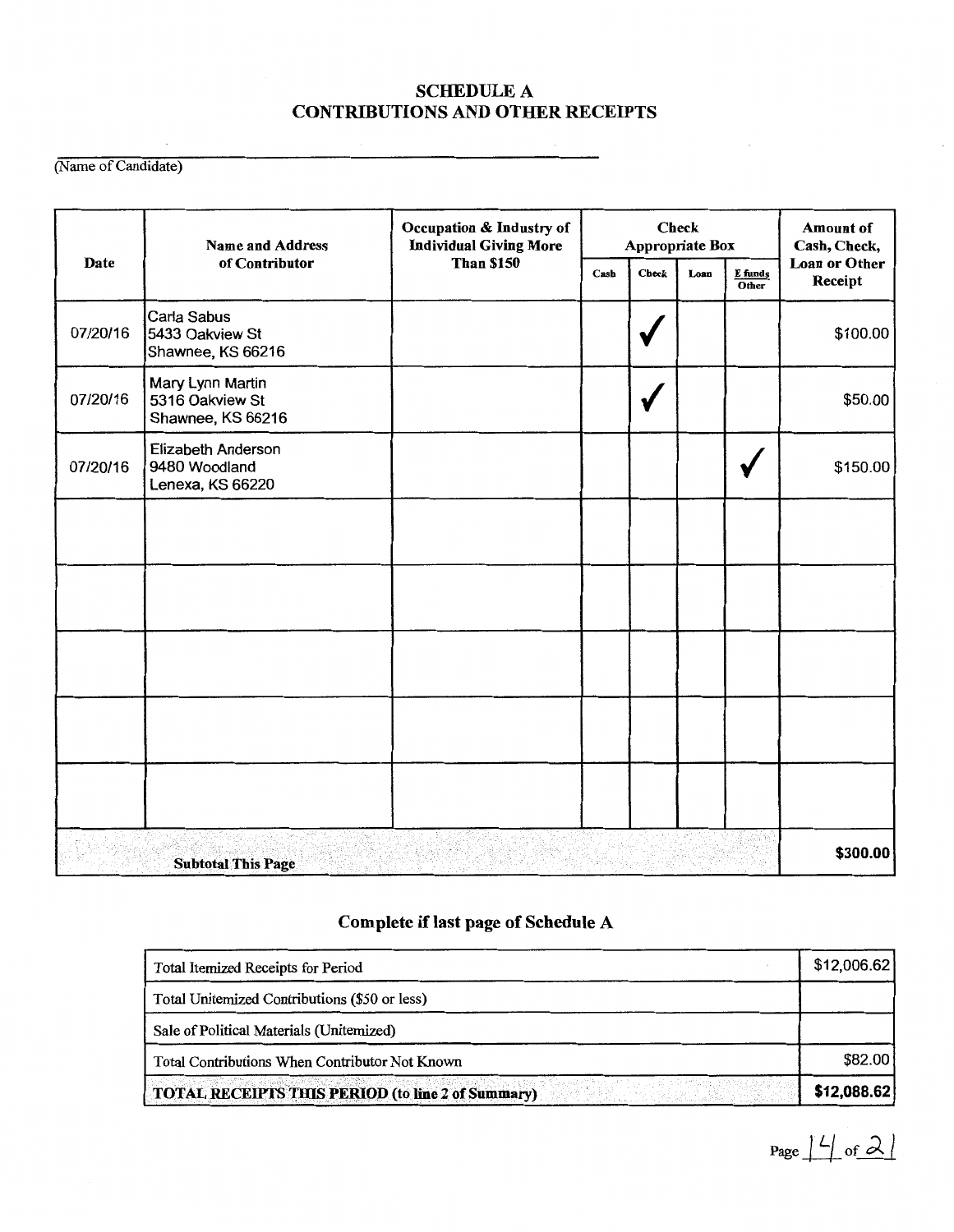# SCHEDULE B IN-KIND (Non-Monetary) CONTRIBUTIONS

Vicki Hiatt

(Name of Candidate)

| Date   | <b>Name and Address</b><br>of Contributor                  | List Occupation &<br><b>Industry for Those Giving</b><br>an In-Kind of More Than<br>\$150 | Description of In-Kind<br>Contribution      | Value of<br>In-Kind<br>Contribution |
|--------|------------------------------------------------------------|-------------------------------------------------------------------------------------------|---------------------------------------------|-------------------------------------|
| 1/1/16 | <b>Vicki Hiatt</b><br>21522 W 72nd St<br>Shawnee, KS 66218 |                                                                                           | <b>NGP Van</b><br>Data Management System    | \$150.00                            |
| 2/1/16 | Vicki Hiatt<br>21522 W 72nd St<br>Shawnee, KS 66218        |                                                                                           | NGP Van<br>Data Management System           | \$150.00                            |
| 3/1/16 | <b>Vicki Hiatt</b><br>21522 W 72nd St<br>Shawnee, KS 66218 |                                                                                           | <b>NGP Van</b><br>Data Management System    | \$150.00                            |
| 4/1/16 | <b>Vicki Hiatt</b><br>21522 W 72nd St<br>Shawnee, KS 66218 |                                                                                           | <b>NGP Van</b><br>Data Management System    | \$150.00                            |
| 5/1/16 | <b>Vicki Hiatt</b><br>21522 W 72nd St<br>Shawnee, KS 66218 |                                                                                           | <b>NGP Van</b><br>Data Management<br>System | \$150.00                            |
| 6/1/16 | <b>Vicki Hiatt</b><br>21522 W 72nd St<br>Shawnee, KS 66218 |                                                                                           | <b>NGP Van</b><br>Data Management<br>System | \$150.00                            |
| 7/1/16 | <b>Vicki Hiatt</b><br>21522 W 72nd St<br>Shawnee, KS 66218 |                                                                                           | NGP Van<br>Data Management System           | \$150.00                            |
|        |                                                            |                                                                                           |                                             |                                     |
|        |                                                            |                                                                                           |                                             |                                     |
|        | <b>Subtotal This Page</b>                                  |                                                                                           |                                             | \$1,050.00                          |

# Complete if last page of Schedule B

| Total Itemized (over \$100) In-Kind Contributions               |        |
|-----------------------------------------------------------------|--------|
| Total Unitemized (\$100 or less) In-Kind Contributions          |        |
| TOTAL IN-KIND CONTRIBUTIONS THIS PERIOD (to line 6 of Summary). | \$0.00 |

Page  $15$  of  $21$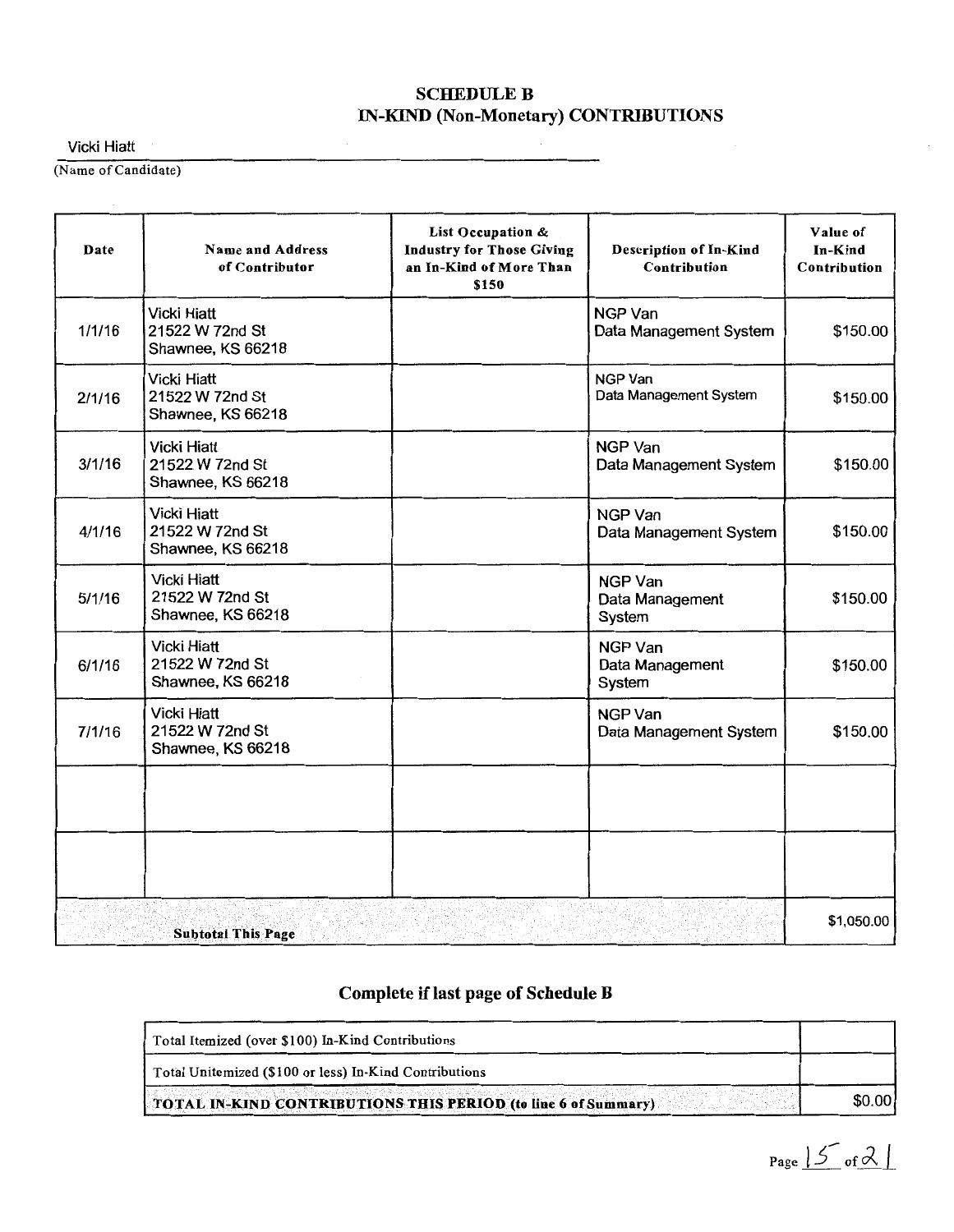### **SCHEDULE B** IN-KIND (Non-Monetary) CONTRIBUTIONS

 $\bar{z}$ 

Vicki Hiatt

(Name of Candidate)

| Date    | <b>Name and Address</b><br>of Contributor                  | List Occupation &<br><b>Industry for Those Giving</b><br>an In-Kind of More Than<br>\$150 | <b>Description of In-Kind</b><br>Contribution | Value of<br>In-Kind<br>Contribution |
|---------|------------------------------------------------------------|-------------------------------------------------------------------------------------------|-----------------------------------------------|-------------------------------------|
| 3/31/16 | Mindy Waldron<br>22615 W 46th Terr<br>Shawnee, KS 66216    |                                                                                           | Meet & Greet Food                             | \$50.00                             |
| 4/26/16 | <b>Cathy Matlack</b><br>7225 Brockway<br>Shawnee, KS 66227 |                                                                                           | Meet & Greet Food                             | \$100.00                            |
| 6/15/16 | Carla Hanson<br>17700 W 66th Ter<br>Shawnee, KS 66217      |                                                                                           | Meet & Greet Food                             | \$100.00                            |
| 6/21/16 | Karen Mitchell<br>15024 W 71st Ter<br>Shawnee, KS 66216    |                                                                                           | Meet & Greet Food                             | \$50.00                             |
| 6/21/16 | Al Frisby<br>10121 W 59th Terr<br>Merriam, KS 66203        |                                                                                           | Meet & Greet Food                             | \$50.00                             |
| 7/12/16 | Paula Sales<br>7119 Larson Ln<br>Shawnee, KS 66203         |                                                                                           | Meet & Greet Food                             | \$50.00                             |
| 7/19/16 | <b>Wanda Smith</b><br>7007 Red Oak Ct<br>Shawnee, KS 66217 |                                                                                           | Meet & Greet Food                             | \$100.00                            |
| 7/20/16 | John Segale<br>5325 Alden St<br>Shawnee, KS 66216          |                                                                                           | Meet & Greet Food                             | \$50.00                             |
|         |                                                            |                                                                                           |                                               |                                     |
|         | <b>Subtotal This Page</b>                                  |                                                                                           |                                               | \$550.00                            |

# Complete if last page of Schedule B

| Total Itemized (over \$100) In-Kind Contributions              | \$1,600.00] |
|----------------------------------------------------------------|-------------|
| Total Unitemized (\$100 or less) In-Kind Contributions         |             |
| TOTAL IN-KIND CONTRIBUTIONS THIS PERIOD (to line 6 of Summary) | \$1,600.00  |

 $Page 16$  of  $2$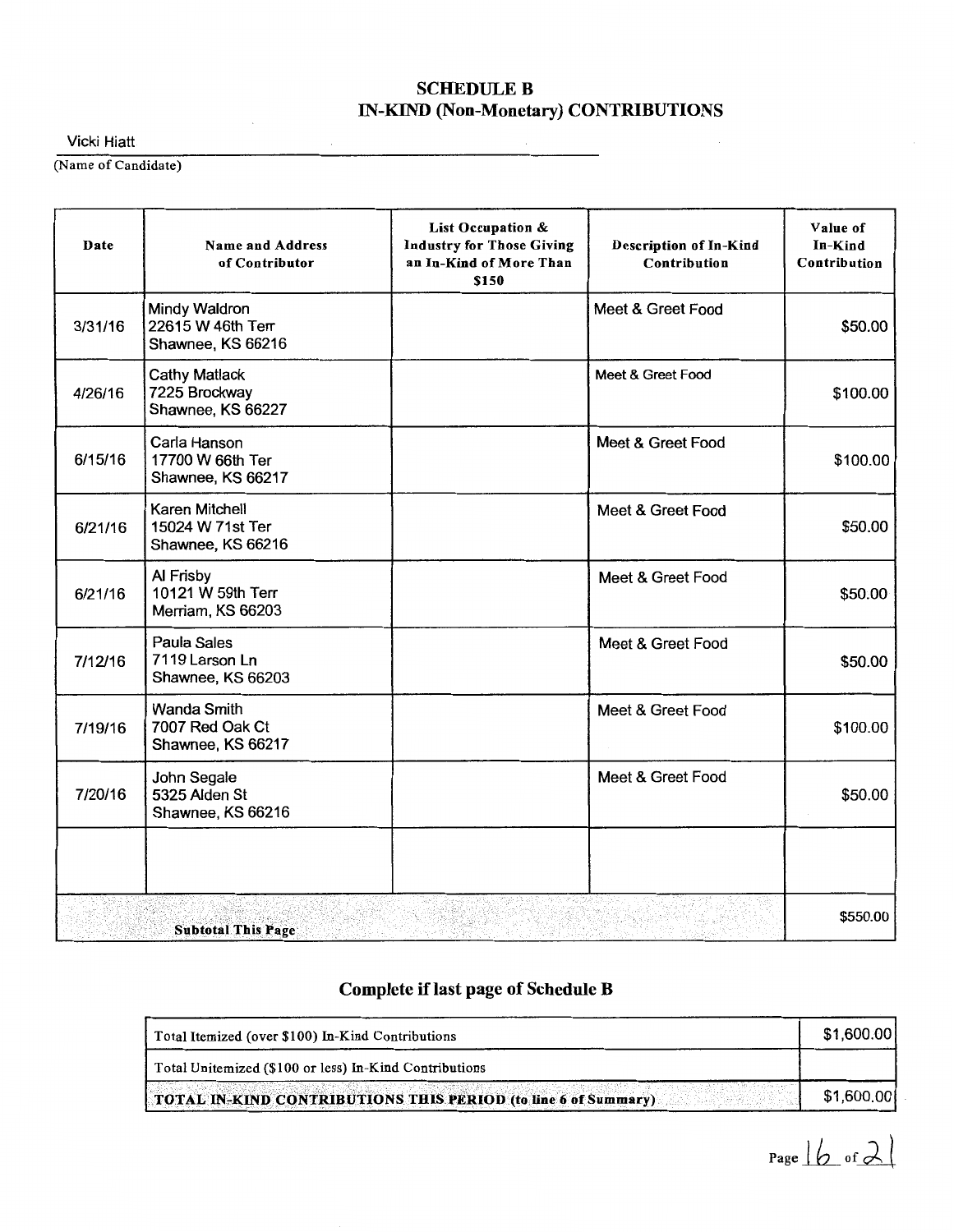$\overline{\phantom{a}}$ 

Vicki Hiatt

(Name of Candidate)

| Date    | <b>Name and Address</b>                                                              | <b>Purpose of Expenditure</b><br>or Disbursement | Amount     |
|---------|--------------------------------------------------------------------------------------|--------------------------------------------------|------------|
| 1/4/16  | <b>Sage Payment Solutions</b><br>12120 Sunset Hills Rd, Suit 500<br>Reston, VA 20190 | <b>Electronic Fund Fees</b>                      | \$31.63    |
| 1/5/16  | Monticello Postal Store<br>Shawnee, KS 662269998                                     | <b>Stamps</b>                                    | \$50.42    |
| 1/17/16 | <b>Smoky Hill Strategies</b><br>1349 Svensk Rd<br>Lindsborg, KS 67456                | <b>Consultant Fees</b>                           | \$500.00   |
| 1/30/16 | <b>Smoky Hill Strategies</b><br>1349 Svensk Rd<br>Lindsborg, KS 67456                | <b>Consultant Fees</b>                           | \$500.00   |
| 2/1/16  | <b>Office Depot Store</b><br>15600 Shawnee Mission Pky<br>Shawnee, KS 66217          | Stationary                                       | \$48.88    |
| 2/2/16  | <b>Sage Payment Solutions</b><br>12120 Sunset Hills Rd, Suit 500<br>Reston, VA 20190 | <b>Electronic Fund Fees</b>                      | \$13.77    |
| 2/23/16 | <b>Monticello Postal Store</b><br>Shawnee, KS 662269998                              | Stamps                                           | \$70.00    |
| 2/23/16 | Expeditors Intl of Wash Inc<br>500 Enterprise Dr Ste 500<br>Flower Mound, TX 75028   | <b>Chip Phone Square</b>                         | \$29.00    |
| 2/24/16 | <b>Target Store</b><br>15700 Shawnee Mission Pky<br>Shawnee, KS 66217                | Phone Square                                     | \$10.94    |
| 2/26/16 | <b>Moss Printing</b><br>5406 Johnson Dr<br>Mission, KS 66205                         | <b>Business Cards</b>                            | \$103.88   |
| 2/29/16 | <b>Smoky Hill Strategies</b><br>1349 Svensk Rd<br>Lindsborg, KS 67456                | <b>Consultant Fees</b>                           | \$500.00   |
|         | <b>Subtotal This Page</b>                                                            |                                                  | \$1,858.52 |

Page  $12$  of  $21$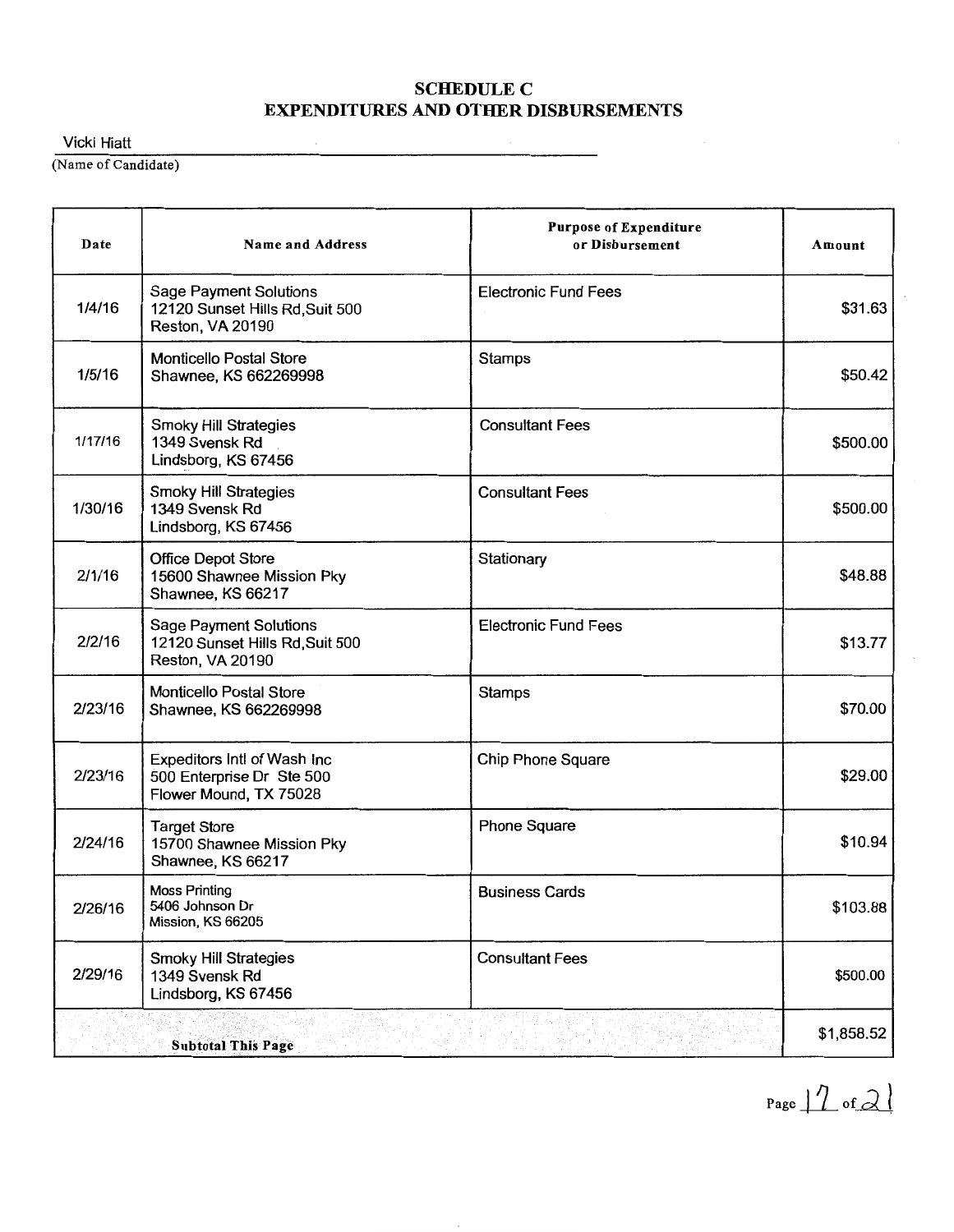Vicki Hiatt

(Name of Candidate)

| Date    | <b>Name and Address</b>                                                              | <b>Purpose of Expenditure</b><br>or Disbursement | Amount     |
|---------|--------------------------------------------------------------------------------------|--------------------------------------------------|------------|
| 3/1/16  | <b>Office Depot</b><br>15600 Shawnee Miss Pky<br>Shawnee, KS 66217                   | <b>Office Supplies</b>                           | \$57.98    |
| 3/7/16  | <b>Sage Payment Solutions</b><br>12120 Sunset Hills Rd, Suit 500<br>Reston, VA 20190 | <b>Electronic Fund Fees</b>                      | \$13.48    |
| 3/28/16 | <b>Smoky Hill Strategies</b><br>1349 Svensk Rd<br>Lindsborg, KS 67456                | <b>Consultant Fees</b>                           | \$500.00   |
| 3/28/19 | <b>Smoky Hill Strategies</b><br>1349 Svensk Rd<br>Lindsborg, KS 67456                | <b>Online Advertising</b>                        | \$200.00   |
| 4/7/16  | <b>Sage Payment Solutions</b><br>12120 Sunset Hills Rd, Suit 500<br>Reston, VA 20190 | <b>Electronic Fund Fees</b>                      | \$18.56    |
| 4/9/16  | Costco<br>9350 Marshall Dr<br>Lenexa, KS 66215                                       | <b>Office Supplies</b>                           | \$152.83   |
| 4/10/16 | <b>Office Depot</b><br>15600 Shawnee Mission Pky<br>Shawnee, KS 66217                | <b>Office Supplies</b>                           | \$33.46    |
| 4/11/16 | <b>Monticello Postal Store</b><br>Shawnee, KS 662269998                              | <b>Stamps</b>                                    | \$94.00    |
| 4/12/16 | Minsky's Pizza<br>7198 Renner Rd<br>Shawnee, KS 66217                                | Room Reservation Fee                             | \$25.00    |
| 4/18/16 | Secretary of State<br>120 SW 10th Ave<br>Topeka, KS 66612                            | State Senate Filing Fee                          | \$70.00    |
| 4/18/16 | <b>Monticello Postal Store</b><br>Shawnee, KS 662269998                              | <b>Stamps</b>                                    | \$47.00    |
|         | <b>Subtotal This Page</b>                                                            |                                                  | \$1,212.31 |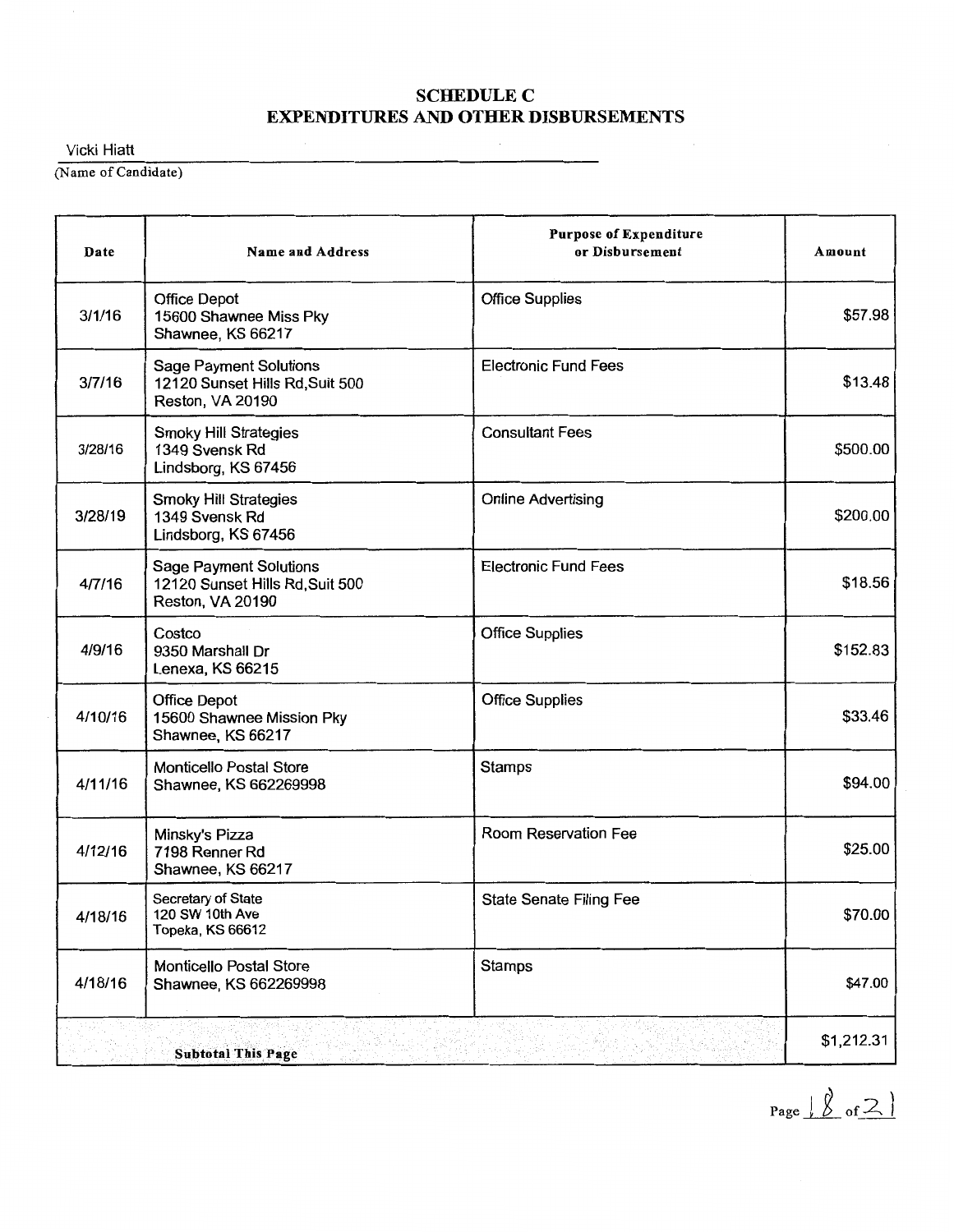Vicki Hiatt

(Name of Candidate)

| Date    | <b>Name and Address</b>                                                              | <b>Purpose of Expenditure</b><br>or Disbursement | Amount     |
|---------|--------------------------------------------------------------------------------------|--------------------------------------------------|------------|
| 4/26/16 | <b>Web Network Solutions LLC</b><br>12808 Gran Bay Pkw, W<br>Jacksonville, FL 33258  | <b>Website Services</b>                          | \$39.98    |
| 4/30/16 | <b>Smoky Hill Strategies</b><br>1349 Svensk Rd<br>Lindsborg, KS 67456                | <b>Consultant Fees</b>                           | \$500.00   |
| 5/7/16  | <b>Sage Payment Solutions</b><br>12120 Sunset Hills Rd, Suit 500<br>Reston, VA 20190 | <b>Electronic Fund Fees</b>                      | \$57.35    |
| 5/10/16 | Minsky's Pizza<br>7198 Renner Rd<br>Shawnee, KS 66217                                | <b>Pizza for Precint Leaders</b>                 | \$299.36   |
| 5/23/16 | <b>Web Network Solutions LLC</b><br>12808 Gran Bay Pkw, W<br>Jacksonville, FL 33258  | <b>Website Services</b>                          | \$4.99     |
| 6/6/16  | <b>Sage Payment Solutions</b><br>12120 Sunset Hills Rd, Suit 500<br>Reston, VA 20190 | <b>Electronic Fund Fees</b>                      | \$8.06     |
| 6/6/16  | <b>Monticello Postal Store</b><br>Shawnee, KS 662269998                              | <b>Stamps</b>                                    | \$47.00    |
| 6/7/16  | <b>Smoky Hill Strategies</b><br>1349 Svensk Rd<br>Lindsborg, KS 67456                | <b>Consultant Fees</b>                           | \$500.00   |
| 6/10/16 | <b>Office Depot</b><br>15600 Shawnee Mission Pky<br>Shawnee, KS 66217                | <b>Office Supplies</b>                           | \$41.53    |
| 6/11/16 | <b>Monticello Postal Store</b><br>Shawnee, KS 662269998                              | <b>Stamps</b>                                    | \$47.00    |
| 6/11/16 | Price Chopper<br>12010 Shawnee Mission Pky<br>Shawnee, KS 66216                      | <b>Stamps</b>                                    | \$65.80    |
|         | <b>Subtotal This Page</b>                                                            |                                                  | \$1,611.07 |

Page  $\frac{10}{10}$  of  $\frac{2}{10}$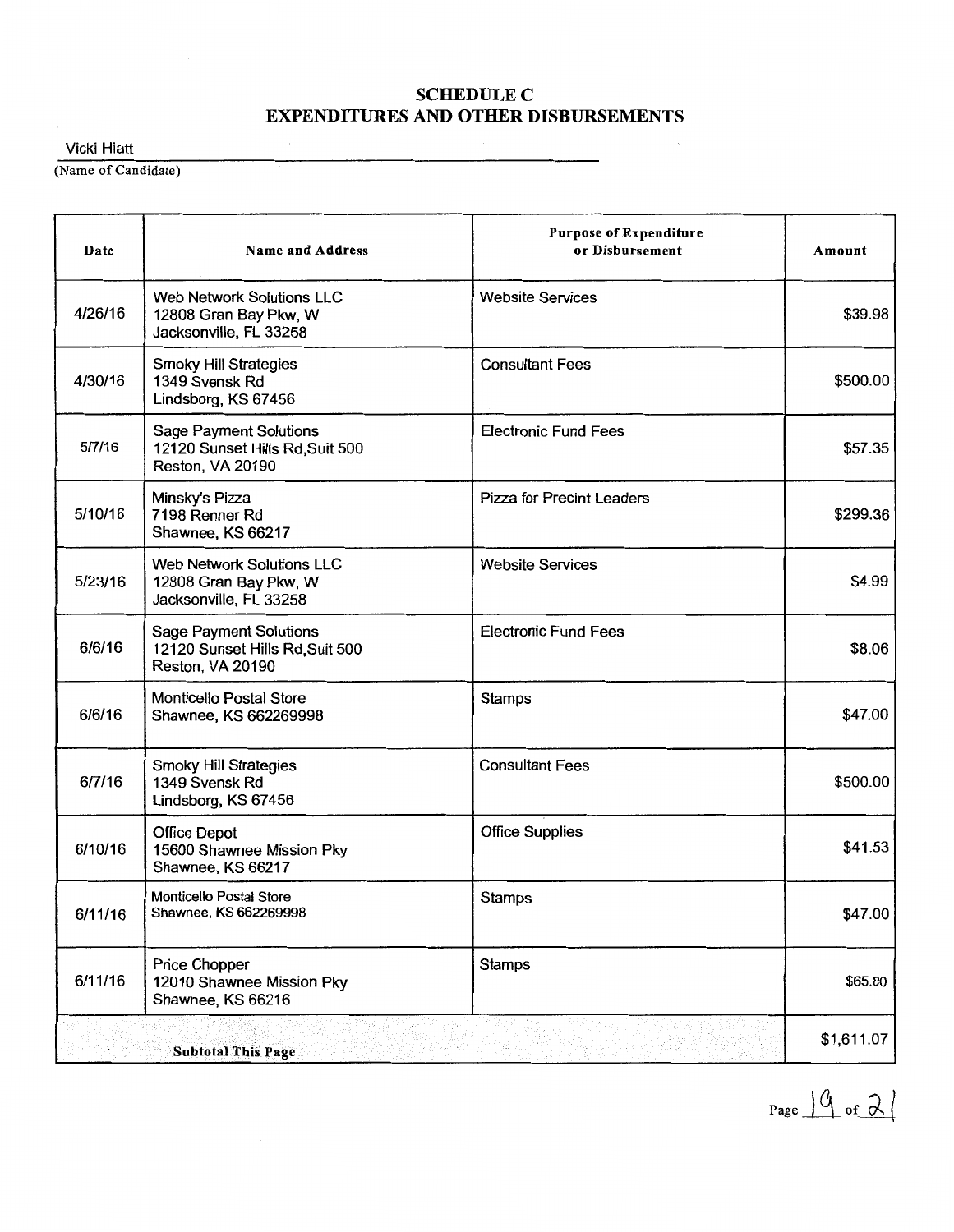$\sim$ 

Vicki Hiatt

(Name of Candidate)

 $\bar{\mathcal{A}}$ 

| Date    | <b>Name and Address</b>                                                              | <b>Purpose of Expenditure</b><br>or Disbursement | Amount     |
|---------|--------------------------------------------------------------------------------------|--------------------------------------------------|------------|
| 6/20/16 | <b>Web Network Solutions LLC</b><br>12808 Gran Bay Pkw, W<br>Jacksonville, FL 33258  |                                                  | \$4.99     |
| 6/29/16 | <b>Monticello Postal Store</b><br>Shawnee, KS 662269998                              |                                                  | \$94.00    |
| 7/1/16  | <b>Monticello Postal Store</b><br>Shawnee, KS 662269998                              |                                                  | \$47.00    |
| 7/2/16  | Costco<br>9350 Marshall Dr<br>Lenexa, KS 66215                                       |                                                  | \$251.76   |
| 7/6/16  | Mary Kay<br>8600 Kessler St<br>Overland Park, KS 66212                               |                                                  | \$380.00   |
| 7/7/16  | <b>Monticello Postal Store</b><br>Shawnee, KS 662269998                              |                                                  | \$103.40   |
| 7/11/16 | <b>Sage Payment Solutions</b><br>12120 Sunset Hills Rd, Suit 500<br>Reston, VA 20190 |                                                  | \$20.99    |
| 7/11/16 | Costco<br>9350 Marshall Dr<br>Lenexa, KS 66215                                       |                                                  | \$384.88   |
|         | Ò.<br><b>Subtotal This Page</b>                                                      |                                                  | \$1,287.02 |

# Complete if last page of Schedule c

| Total Itemized Expenditures This Period                                                   |            |
|-------------------------------------------------------------------------------------------|------------|
| Total Unitemized Expenditures of \$50 or less                                             |            |
| <b>TOTAL EXPENDITURES &amp; OTHER DISBURSEMENTS</b><br>THIS PERIOD (to line 4 of Summary) | \$5,968.92 |

Page  $20$  of  $2$